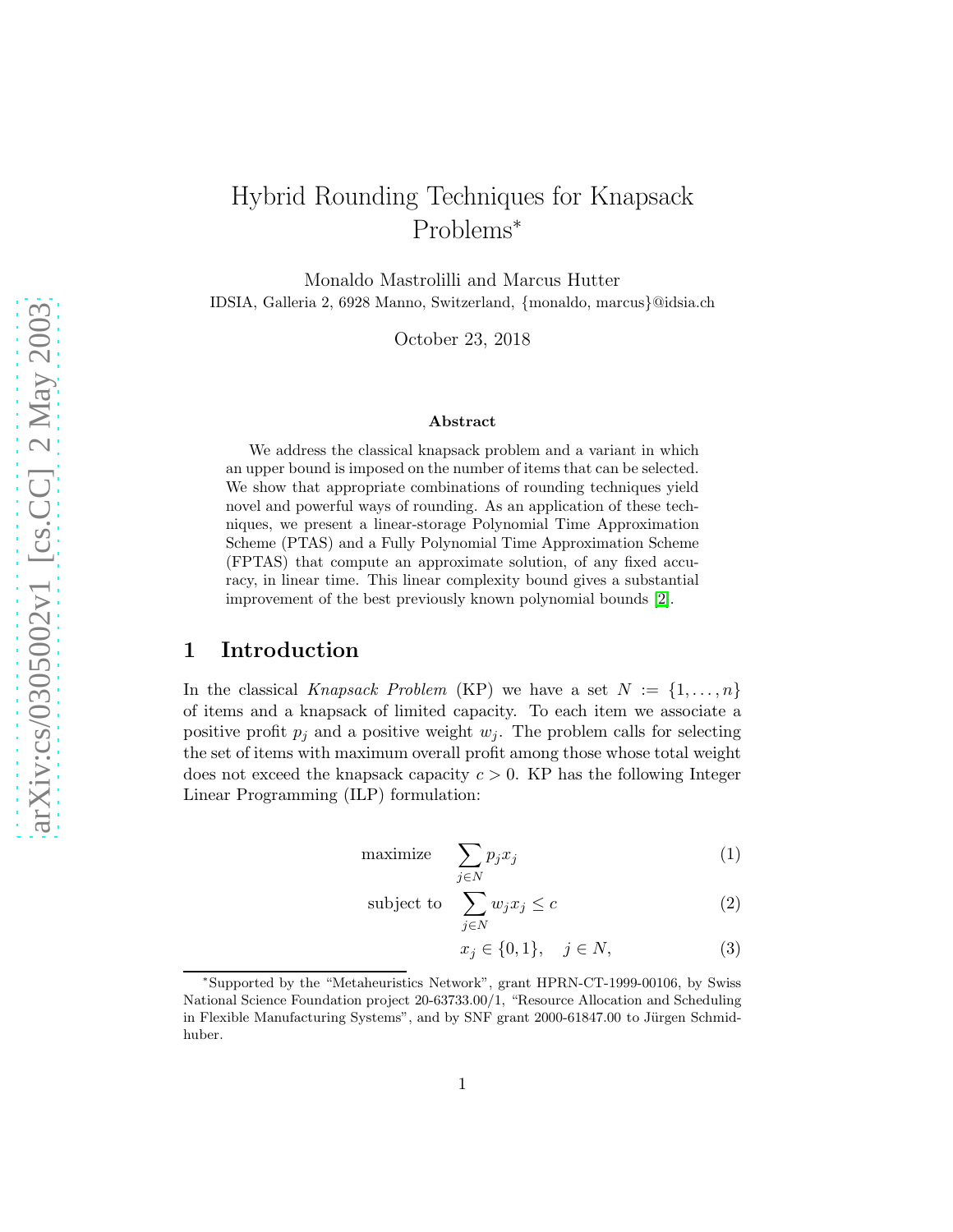where each binary variable  $x_j, j \in N$ , is equal to 1 if and only if item j is selected. In general, we cannot take all items because the total weight of the chosen items cannot exceed the knapsack capacity c. In the sequel, without loss of generality, we assume that  $\sum_{j \in N} w_j > c$  and  $w_j \le c$  for every  $j \in N$ .

The k-item Knapsack Problem ( $\widehat{K}$ P), is a KP in which an upper bound of k is imposed on the number of items that can be selected in a solution. The problem can be formulated as  $(1)-(3)$  $(1)-(3)$  with the additional constraint

$$
\sum_{j \in N} x_j \le k,\tag{4}
$$

with  $1 \leq k \leq n$ .

KP has widely been studied in the literature, see the book of Martello and Toth [\[9\]](#page-18-0) for a comprehensive illustration of the problem. kKP is the subproblem to be solved when instances of the Cutting Stock Problem with cardinality constraints are tackled by column generation techniques. kKP also appears in processor scheduling problems on computers with k processors and shared memory. Furthermore, kKP could replace KP in the separation of cover inequalities, as outlined in [\[2\]](#page-17-0).

Throughout our paper let  $OPT$  denote the optimal solution value to the given instance and  $w(F) = \sum_{j \in F} w_j$  and  $p(F) = \sum_{j \in F} p_j$ , where  $F \subseteq N$ . An algorithm A with solution value  $z^A$  is called a  $(1 - \varepsilon)$ -approximation algorithm,  $\varepsilon \in (0,1)$ , if  $z^A \ge (1-\varepsilon)OPT$  holds for all problem instances. We will also call  $\varepsilon$  the *performance ratio* of A.

Known Results It is well known that KP is NP-hard but pseudopolynomially solvable through dynamic programming, and the same properties hold for kKP [\[2\]](#page-17-0). Basically, the developed approximation approaches for KP and kKP can be divided into three groups:

- 1. Approximation algorithms. For KP the classical  $\frac{1}{2}$ -approximation al-gorithm (see e.g. [\[8\]](#page-18-1)) needs only  $O(n)$  running time. A performance ratio of  $\frac{1}{2}$  can be obtained also for kKP by rounding the solution of the linear programming relaxation of the problem (see [\[2\]](#page-17-0)); this algorithm can be implemented to run in linear time when the LP relaxation of kKP is solved by using the method by Megiddo and Tamir [\[10\]](#page-18-2).
- 2. Polynomial time approximation schemes (PTAS) reach any given performance ratio and have a running time polynomial in the length of the encoded input. The best schemes currently known requiring linear space are given in Caprara et al. [\[2\]](#page-17-0): they yield a performance ratio of  $\varepsilon$  within  $O(n^{\lceil 1/\varepsilon \rceil - 2} + n \log n)$  and  $O(n^{\lceil 1/\varepsilon \rceil - 1})$  running time, for KP and kKP respectively.
- 3. Fully polynomial time approximation schemes (FPTAS) also reach any given performance ratio and have a running time polynomial in the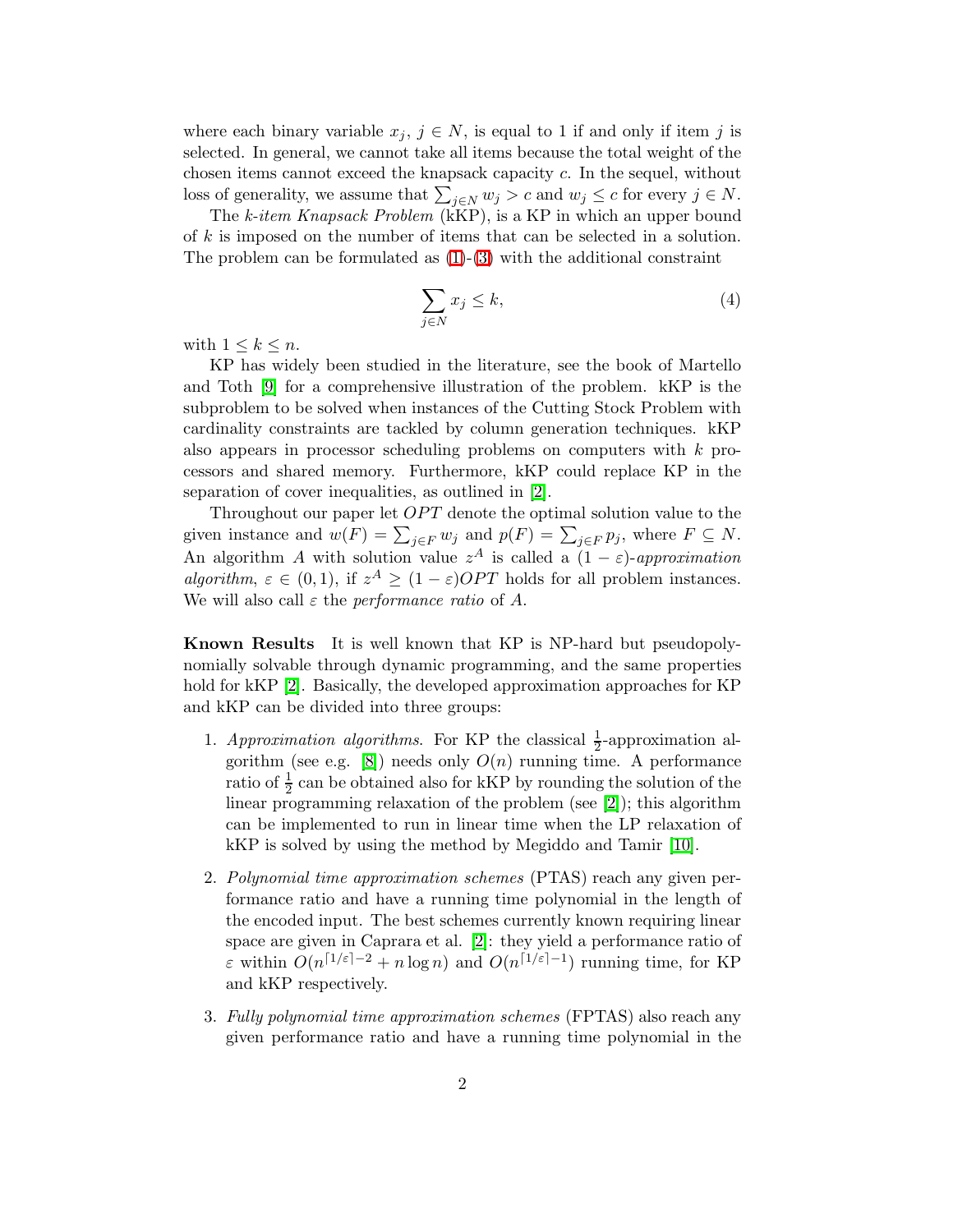length of the encoded input and in the reciprocal of the performance ratio. This improvement compared to 1. and 2. is usually paid off by larger space requirements, which increases rapidly with the accuracy ε. The first FPTAS for KP was proposed by Ibarra and Kim [\[6\]](#page-17-1), later on improved by Lawler [\[8\]](#page-18-1) and Kellerer and Pferschy [\[7\]](#page-17-2). In Caprara et al. [\[2\]](#page-17-0) it is shown that kKP admits an FPTAS that runs in  $O(nk^2/\varepsilon)$ time.

New Results Rounding the input is a widely used technique to obtain polynomial time approximation schemes [\[4\]](#page-17-3). Among the developed rounding techniques, arithmetic or geometric rounding are the most successfully and broadly used ways of rounding to obtain a simpler instance that may be solved in polynomial time (see Sections [2.1](#page-3-0) and [2.2](#page-4-0) for an application of these techniques to kKP). We contribute by presenting a new technical idea. We show that appropriate combinations of arithmetic and geometric rounding techniques yield novel and powerful rounding methods. To the best of our knowledge, these techniques have never been combined together. By using the described rounding techniques, we present a PTAS for kKP requiring linear space and running time  $O(n + k \cdot (1/\varepsilon)^{O(1/\varepsilon)})$ . Our algorithm is clearly superior to the one in [\[2\]](#page-17-0), and it is worth noting that the running time contains no exponent on n dependent on  $\varepsilon$ . Since KP is a special case of kKP, we also speed up the previous result for KP to  $O(n \cdot (1/\varepsilon)^{O(1/\varepsilon)})$ . Finally we present a faster FPTAS for kKP that runs in  $O(n + k/\varepsilon^4 + 1/\varepsilon^5)$ time and has a bound of  $O(n+1/\varepsilon^4)$  on space requirements.

### <span id="page-2-1"></span>2 Rounding techniques for kKP

The aim of this section is to transform any input into one with a smaller size and a simpler structure without dramatically decreasing the objective value. We discuss several transformations of the input problem. Some transformations may potentially decrease the objective function value by a factor of  $1 - O(\varepsilon)$ , so we can perform a constant number of them while still staying within  $1 - O(\varepsilon)$  of the original optimum. Others are transformations which do not decrease the objective function value. When we describe the first type of transformation, we shall say it produces  $1 - O(\varepsilon)$  loss, while the second produces no loss.

<span id="page-2-0"></span>Let  $P^H$  denote the solution value obtained in  $O(n)$  time by employing the 1/2-approximation algorithm  $H^{\frac{1}{2}}$  for kKP described in [\[2\]](#page-17-0). In [2], it is shown that

$$
2P^H \ge P^H + p_{\text{max}} \ge OPT \ge P^H,\tag{5}
$$

where  $p_{\text{max}} = \max_{i} p_i$ .

Throughout this section we restrict our attention to feasible solutions with at most  $\gamma$  items, where  $\gamma$  is a positive integer not greater than k. The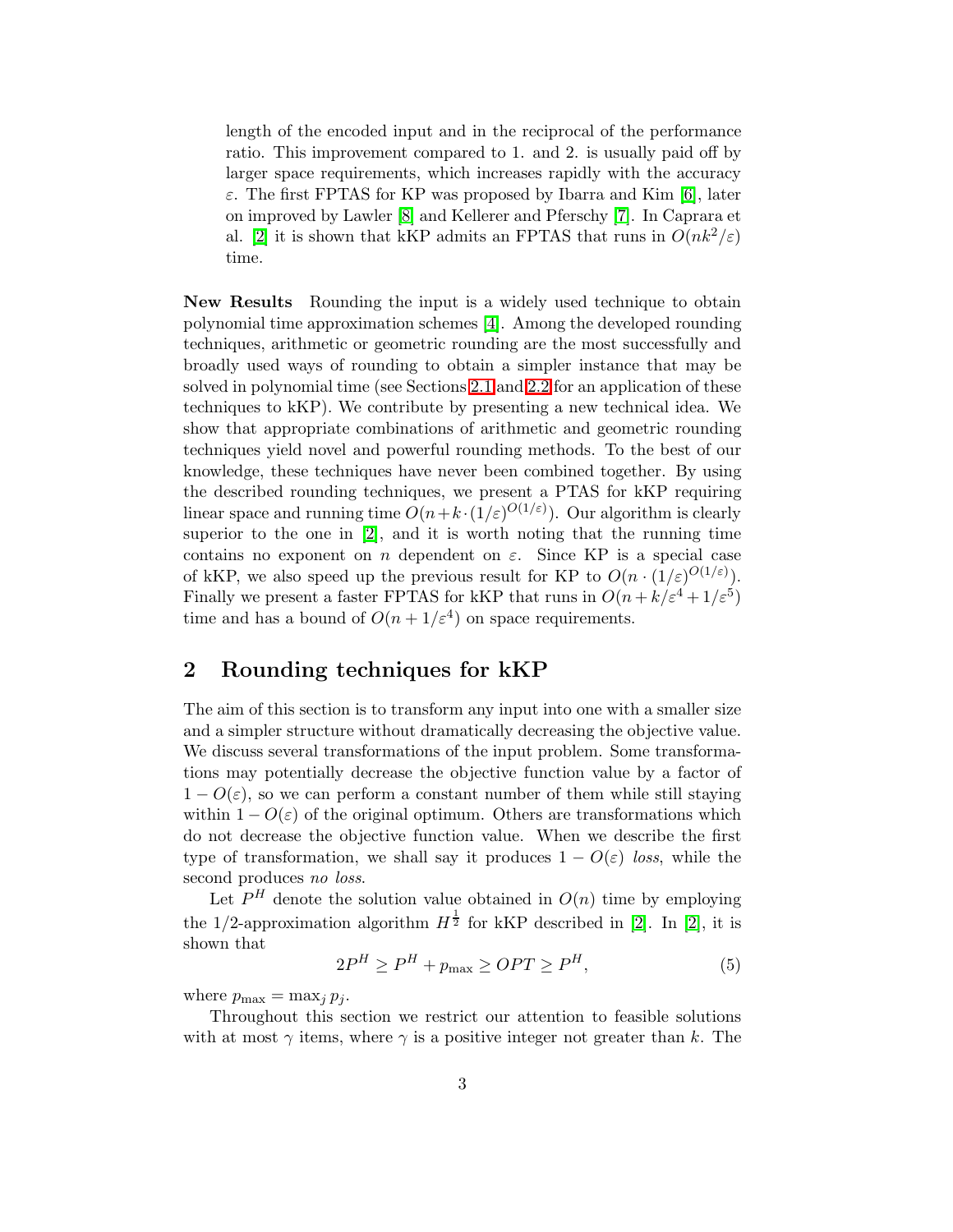first observation is that at most an  $\varepsilon$ -fraction of the optimal profit  $OPT$ is lost by discarding all items j where  $p_j \leq \varepsilon P^H/\gamma$ , since at most  $\gamma$  items can be selected and  $P^H \leq OPT$ . From now on, consider the reduced set of items with profit values greater than  $\varepsilon P^{H}/\gamma$ , with  $1-\varepsilon$  loss.

In order to reduce further the set of items, a useful insight is that when profits are identical we pick items in non-decreasing order of weight. Since the optimal profit is at most  $2P^H$ , for each fixed  $\bar{p} \in \{p_1, ..., p_n\}$ , we can keep the first  $\bar{n} = \min \left\{ \gamma, \left| \frac{2P^H}{\bar{n}} \right| \right\}$  $\left\{ \frac{\rho H}{\bar{p}} \right\}$  items with the smallest weights, and discard the others with no loss. Of course, we cannot hope to obtain a smaller instance if all profits are different. In the following, we show how the number of different profits can be reduced by rounding the original profits. We revise two rounding techniques and show that an appropriate combination of both yields to a better result. We call a profit value  $\bar{p}$  large if  $\bar{p} > \frac{2P^H}{\gamma}$ , and small otherwise.

### <span id="page-3-0"></span>2.1 Arithmetic rounding

A sequence  $a_1, a_2, \ldots$  is called an *arithmetic sequence* if, and only if, there is a constant d such that  $a_i = a_1 + d \cdot (i-1)$ , for all integers  $i \geq 1$ . Let us consider the arithmetic sequence  $S_a(\gamma)$  obtained by setting  $a_1 = d = \varepsilon P^H / \gamma$ . We transform the given instance into a more structured one by rounding each profit down to the nearest value in  $S_a(\gamma)$ . Since in the rounded instance the profit of each item is decreased by at most  $\varepsilon P^{H}/\gamma$ , and at most  $\gamma$  items can be selected, the solution value of the transformed instance potentially decreases by  $\varepsilon P^{H}$ . Of course, by restoring the original profits we cannot decrease the objective function value, and therefore, with  $1 - \varepsilon$  loss, we can assume that every possible profit is equal to  $a_i = \frac{\varepsilon P^H}{\gamma}$  $\frac{\beta n}{\gamma} \cdot i$  for some  $i \geq 1$ . Furthermore, since  $p_{\text{max}} = \max_{j \in N} p_j \leq P^H$ , the number of different profits is now bounded by  $\left\lfloor \frac{\gamma p_{\max}}{\varepsilon P^H} \right\rfloor \leq \left\lfloor \frac{\gamma}{\varepsilon} \right\rfloor$ .

The largest number  $n_i$  of items with profit  $a_i$ , for  $i = 1, ..., \lfloor \frac{n}{\epsilon} \rfloor$  $\frac{\gamma}{\varepsilon}$ , that can be involved in any feasible solution is bounded by

$$
n_i \le \min\{\gamma, \left\lfloor \frac{OPT}{\frac{\varepsilon P^H}{\gamma}i} \right\rfloor\} \le \min\{\gamma, \left\lfloor \frac{2\gamma}{\varepsilon i} \right\rfloor\},\
$$

and we can keep the first  $n_i$  items with the smallest weights, and discard the others with no loss. Now, the number of items with profit  $a_i$ is at most  $\gamma$ , if  $a_i$  is a small profit (i.e. when  $i = 1, ..., \lfloor \frac{2}{\varepsilon} \rfloor$  $\frac{2}{\varepsilon}$ ), and at most  $\left|\frac{2\gamma}{\varepsilon i}\right|$  otherwise  $(i = \lfloor \frac{2}{\varepsilon}\rfloor)$  $\left[\frac{2}{\varepsilon}\right] + 1, ..., \left[\frac{\gamma}{\varepsilon}\right]$  $\left[\frac{\gamma}{\varepsilon}\right]$ ). Thus, by applying the described arithmetic rounding we have at most  $\lfloor 2/\varepsilon \rfloor \gamma$  items with small profits and  $\sum_{i=1}^{\lfloor \frac{\gamma}{\varepsilon} \rfloor}$  $\begin{bmatrix} 2 \\ \epsilon \\ i \end{bmatrix} + 1 \begin{bmatrix} 2\gamma \\ \epsilon i \\ \end{bmatrix}$  with large profits. Recall that when a summation can be expressed as  $\sum_{k=x}^{y} f(k)$ , where  $f(k)$  is a monotonically decreasing function, we can approximate it by an integral (see, e.g. [\[3\]](#page-17-4) p. 50):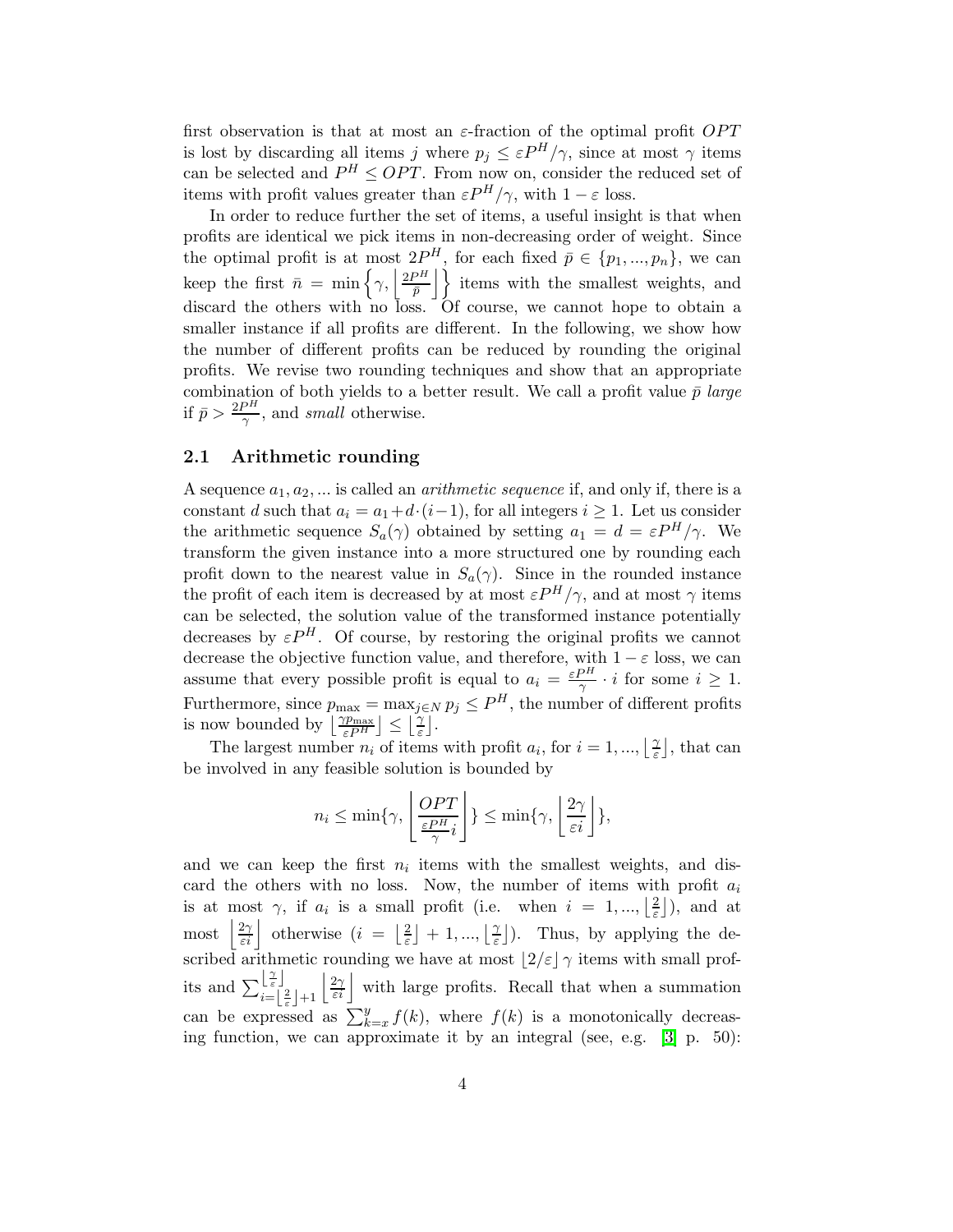$\int_x^{y+1} f(k)dk \leq \sum_{k=x}^y f(k) \leq \int_{x-1}^y f(k)dk$ . Furthermore, we are assuming that  $0 < \varepsilon < 1$ , and recall that  $\ln(1+x) \geq x/(1+x)$ , for  $x > -1$ . Therefore, the total number of items in the transformed instance is bounded by

$$
\left\lfloor \frac{2}{\varepsilon} \right\rfloor \gamma + \sum_{i = \left\lfloor \frac{2}{\varepsilon} \right\rfloor + 1}^{\left\lfloor \frac{2}{\varepsilon} \right\rfloor} \left\lfloor \frac{2\gamma}{\varepsilon i} \right\rfloor \leq \frac{2}{\varepsilon} \gamma + \frac{2}{\varepsilon} \gamma \sum_{i = \left\lfloor \frac{2}{\varepsilon} \right\rfloor + 1}^{\left\lfloor \frac{2}{\varepsilon} \right\rfloor} \frac{1}{i}
$$

$$
\leq \frac{2\gamma}{\varepsilon} (1 + \int_{\frac{2}{\varepsilon} - 1}^{\frac{2}{\varepsilon}} \frac{di}{i} ) = \frac{2\gamma}{\varepsilon} (1 + \ln \gamma - \ln (2 - \varepsilon))
$$

$$
\leq \frac{2\gamma}{\varepsilon} (1 + \ln \gamma) = O\left(\frac{\gamma}{\varepsilon} \ln \gamma\right).
$$

We see that by applying the described arithmetic rounding we have at most  $2\gamma/\varepsilon$  items with small profits and  $\frac{2\gamma}{\varepsilon}\ln\gamma$  with large profits.

A natural question is to see if the provided bound is tight. Consider an instance having  $\gamma$  items for each distinct profit  $\frac{\varepsilon P^H}{\gamma} \cdot i$ , where  $i = 1, ..., \lfloor \frac{\gamma}{\varepsilon} \rfloor$  $\frac{\gamma}{\varepsilon}$ . Observe that by applying the described arithmetic rounding, we have exactly  $\lfloor 2/\varepsilon \rfloor$   $\gamma$  items with small profits and  $\sum_{i=1}^{\lfloor \frac{\gamma}{\varepsilon} \rfloor}$  $\begin{bmatrix} 2 \\ \frac{2}{\varepsilon} \end{bmatrix} + 1 \begin{bmatrix} 2\gamma \\ \varepsilon i \end{bmatrix}$  with large profits. What remains to be shown is to bound the number of items to be  $\Omega(\frac{\gamma}{\varepsilon}\ln \gamma)$ :

$$
\begin{array}{rcl}\n\left\lfloor \frac{2}{\varepsilon} \right\rfloor \gamma & + & \sum\limits_{i = \left\lfloor \frac{2}{\varepsilon} \right\rfloor + 1}^{\left\lfloor \frac{2}{\varepsilon} \right\rfloor} \left\lfloor \frac{2\gamma}{\varepsilon i} \right\rfloor & \geq & \frac{2}{\varepsilon}\gamma - 1 + \sum\limits_{i = \frac{2}{\varepsilon} + 1}^{\frac{\gamma}{\varepsilon} - 1} \left( \frac{2\gamma}{\varepsilon i} - 1 \right) \\
& \geq & \frac{2}{\varepsilon}\gamma - 1 + \frac{2}{\varepsilon}\gamma \sum\limits_{i = \frac{2}{\varepsilon} + 1}^{\frac{\gamma}{\varepsilon} - 1} \frac{1}{i} - \left( \frac{\gamma}{\varepsilon} - 2 \right) \\
& \geq & \frac{\gamma}{\varepsilon} (1 + 2 \int_{\frac{2}{\varepsilon} + 1}^{\frac{\gamma}{\varepsilon}} \frac{di}{i} ) = \frac{\gamma}{\varepsilon} (1 + 2 \ln \gamma - 2 \ln \left( 2 + \varepsilon \right)) \\
& = & \Omega\left( \frac{\gamma}{\varepsilon} \ln \gamma \right).\n\end{array}
$$

### <span id="page-4-0"></span>2.2 Geometric rounding

A sequence  $a_1, a_2, \ldots$  is called a *geometric sequence* if, and only if, there is a constant r such that  $a_i = a_1 \cdot r^{i-1}$ , for all integers  $i \geq 1$ . Let us consider the geometric sequence  $S_g(\gamma)$  obtained by setting  $a_1 = \varepsilon P^H / \gamma$  and  $r = \frac{1}{1-\varepsilon}$  $\frac{1}{1-\varepsilon}$ . We round each profit down to the nearest value among those of  $S_g(\gamma)$ . Since  $a_i = (1-\varepsilon)a_{i+1}$ , for  $i \geq 1$ , each item profit is at most decreased by a factor<sup>1</sup> of  $1 - \varepsilon$ , and consequently, the solution value of the transformed instance potentially decreases by the same factor of  $1-\varepsilon$ . Therefore, with  $1-2\varepsilon$  loss,

<sup>&</sup>lt;sup>1</sup>This is true only for profits larger than  $a_1$ ; recall that we are assuming, with  $1 - \varepsilon$ loss, that all profits are larger than  $a_1$ .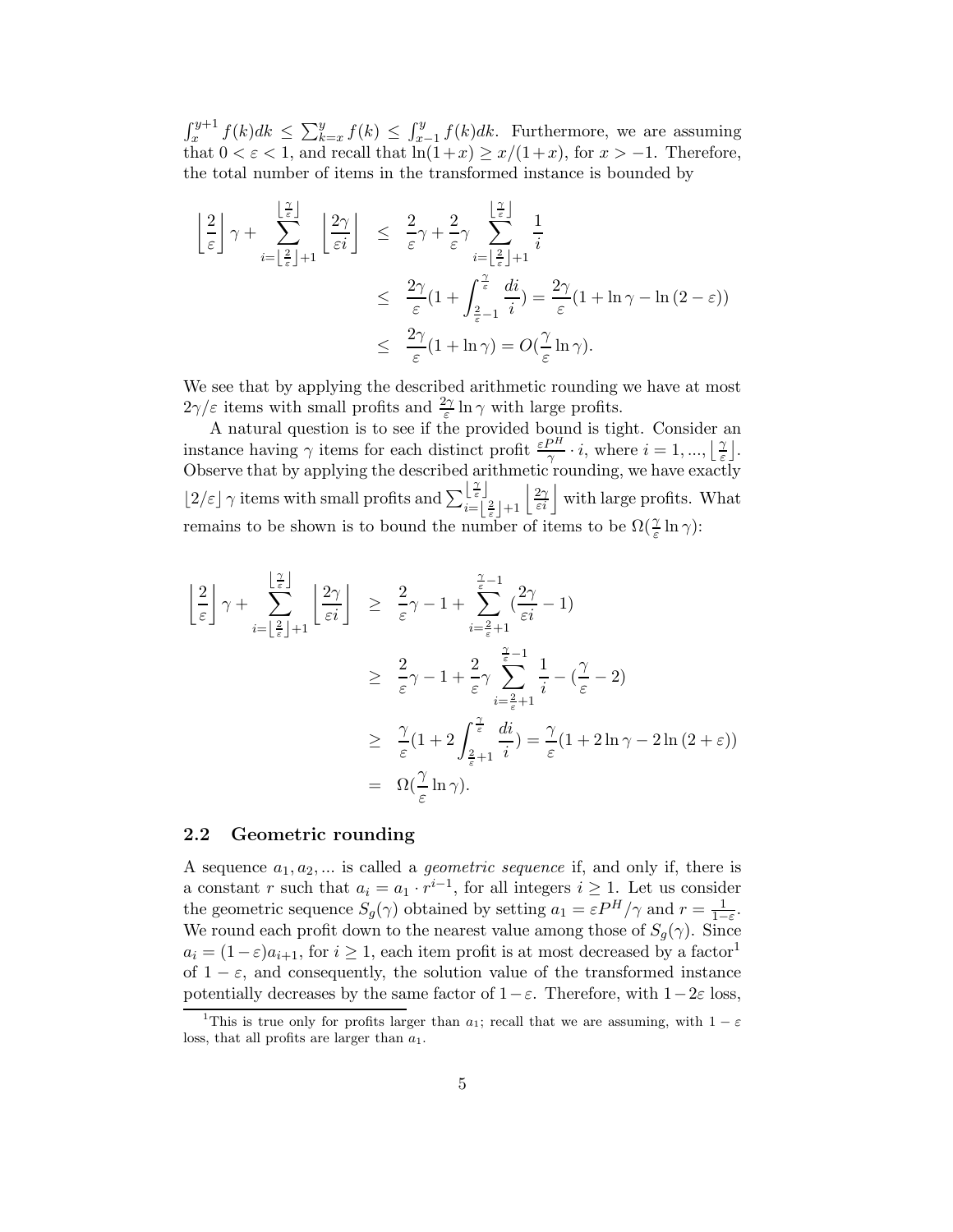we can assume that every possible profit is equal to  $a_i = \frac{\varepsilon P^H}{\gamma}$  $\frac{P^H}{\gamma} \cdot \left(\frac{1}{1-\right)$  $\frac{1}{1-\varepsilon}$ <sup>i-1</sup> for some  $i \geq 1$ . Furthermore, since  $p_{\text{max}} \leq P^H$ , the number of different profits is bounded by the biggest integer  $\beta$  such that

$$
\frac{\varepsilon P^H}{\gamma} \cdot \left(\frac{1}{1-\varepsilon}\right)^{\beta-1} \le P^H.
$$

Since  $\ln(\frac{1}{1-\varepsilon}) \geq \varepsilon$ , we have  $\beta - 1 \leq \frac{\ln(\gamma/\varepsilon)}{\ln(\frac{1}{\gamma})}$  $\frac{\ln(\gamma/\varepsilon)}{\ln(\frac{1}{1-\varepsilon})} \leq \frac{1}{\varepsilon}$  $\frac{1}{\varepsilon} \ln \frac{\gamma}{\varepsilon}$ . In any feasible solution, the largest number  $n_i$  of items with profit  $a_i$ , for  $i = 1, ..., \beta$ , is bounded by

$$
n_i \le \min\{\gamma, \left\lfloor \frac{OPT}{\frac{\varepsilon P^H}{\gamma} \cdot (\frac{1}{1-\varepsilon})^{i-1}} \right\} \le \min\{\gamma, \left\lfloor \frac{2\gamma}{\varepsilon} (1-\varepsilon)^{i-1} \right\} \},
$$

and we can keep the first  $n_i$  items with the smallest weights, and discard the others with no loss. Let  $\alpha =$  $\ln|2/\varepsilon|$  $\ln \frac{1}{1-\varepsilon}$  $\overline{1}$ + 1. Again, the number of items with profit  $a_i$  is at most  $\gamma$ , if  $a_i$  is a small profit (i.e. when  $1 \leq i \leq \alpha$ ), and at most  $\frac{2\gamma}{\varepsilon}$  $\frac{\partial \gamma}{\partial \varepsilon}(1-\varepsilon)^{i-1}$  otherwise  $(i=\alpha+1,...,\beta)$ . Therefore, the total number of items in the transformed instance is bounded by

$$
\alpha \gamma + \sum_{i=\alpha+1}^{\beta} \left\lfloor \frac{2\gamma}{\varepsilon} (1-\varepsilon)^{i-1} \right\rfloor \leq \left(\frac{1}{\varepsilon} \ln(2/\varepsilon) + 1\right) \gamma + \frac{2\gamma}{\varepsilon} = O\left(\frac{\gamma}{\varepsilon} \ln \frac{1}{\varepsilon}\right).
$$

Moreover, we can easily show that this bound is tight. Consider an instance having  $\gamma$  items for each distinct profit  $\frac{\varepsilon P^H}{\gamma} \cdot \left(\frac{1}{1-\varepsilon P}\right)$  $\frac{1}{1-\varepsilon}$ )<sup>*i*-1</sup>, where *i* = 1, ...,  $\beta$ . By applying the described geometric rounding technique, we have exactly  $\alpha\gamma$  items with small profits and  $\sum_{i=\alpha+1}^{\beta} \left| \frac{2\gamma}{\varepsilon} \right|$  $\frac{2\gamma}{\varepsilon}(1-\varepsilon)^{i-1}$  with large profits. What remains to be shown is to bound the number of items to be  $\Omega(\frac{\gamma}{\varepsilon}\ln\frac{1}{\varepsilon})$ :

$$
\alpha \gamma + \sum_{i=\alpha+1}^{\beta} \left\lfloor \frac{2\gamma}{\varepsilon} (1-\varepsilon)^{i-1} \right\rfloor \geq \alpha \gamma \geq \frac{\ln\left[2/\varepsilon\right]}{\ln\frac{1}{1-\varepsilon}} \gamma
$$
  
 
$$
\geq \gamma \frac{1-\varepsilon}{\varepsilon} \ln \frac{2-\varepsilon}{\varepsilon} = \Omega\left(\frac{\gamma}{\varepsilon} \ln \frac{1}{\varepsilon}\right).
$$

We see that by applying the geometric rounding we have at most  $\gamma/\varepsilon$ items with large profit, while  $O(\frac{1}{\epsilon})$  $(\frac{\gamma}{\varepsilon} \ln \frac{1}{\varepsilon})$  items with small profits. Contrary to arithmetic rounding, the set of items that has been reduced most is the set with large profits. This suggests us to combine the described rounding techniques as described in the following subsection.

#### <span id="page-5-0"></span>2.3 Parallel Arithmetic & Geometric rounding

We use arithmetic rounding for the set of items with small profits and geometric rounding for large items. Let us say that these two techniques are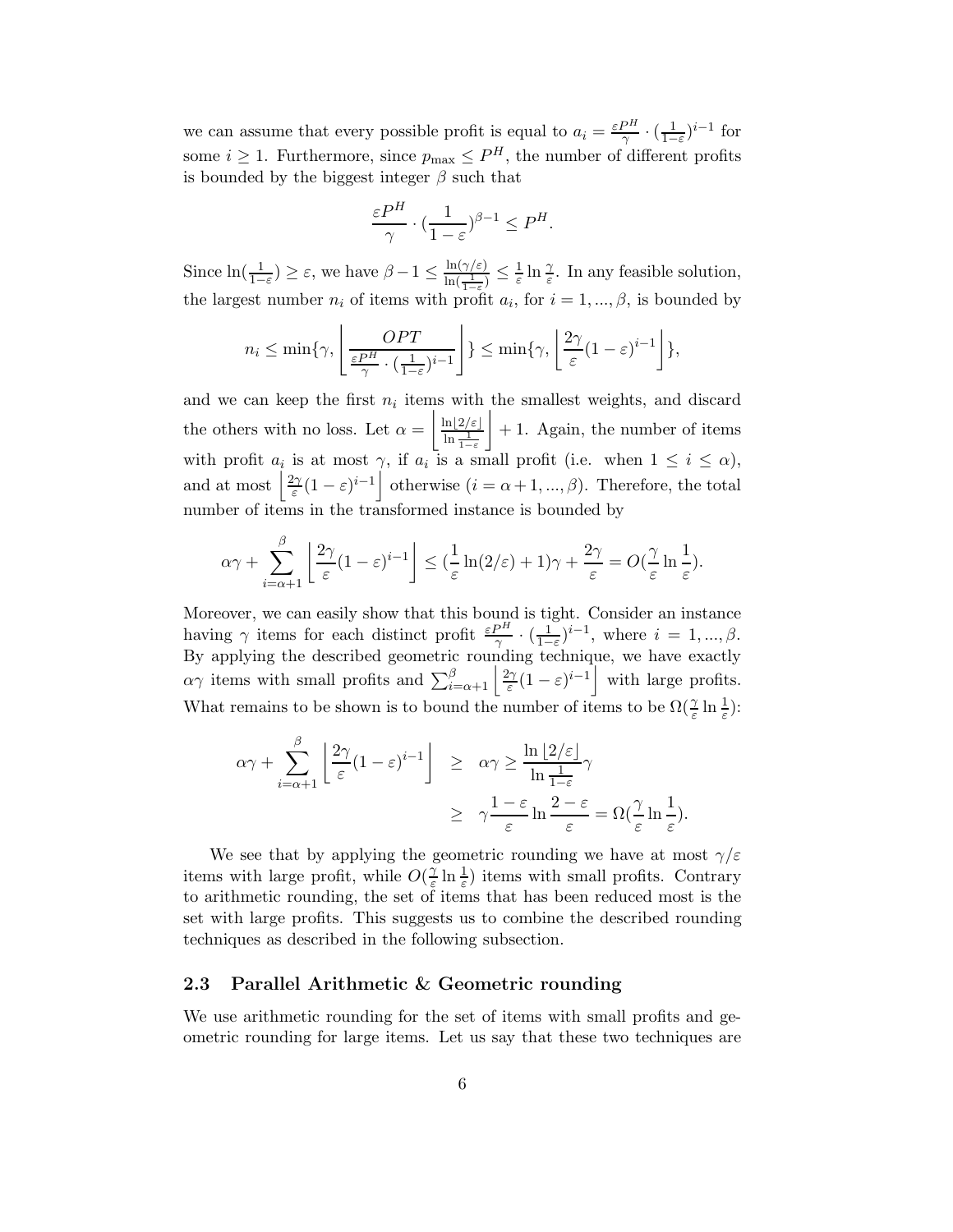applied in "parallel". More formally, let us consider the hybrid sequence  $S_{ag}(\gamma) = (a_1, a_2, \ldots)$  defined by setting

$$
a_i = \frac{\varepsilon P^H}{\gamma} \cdot \left\{ \begin{array}{ll} i & \text{for } i = 1, ..., \lfloor 2/\varepsilon \rfloor, \\ (\frac{1}{1-\varepsilon})^{\alpha+i-\lfloor 2/\varepsilon \rfloor -1} & \text{otherwise.} \end{array} \right.
$$

We round each profit down to the nearest value among those of  $S_{ag}(\gamma)$ . Now, consider each set  $Z_i$  of items with the same rounded profit value  $a_i$ , and take the first

$$
n_i = \begin{cases} \gamma & \text{for } i = 1, ..., \lfloor 2/\varepsilon \rfloor, \\ \left\lfloor \frac{2\gamma}{\varepsilon} (1 - \varepsilon)^{\alpha + i - \lfloor 2/\varepsilon \rfloor - 1} \right\rfloor & \text{otherwise,} \end{cases}
$$

items with the smallest weights we get in  $Z_i$ . Selecting the first  $n_i$  items with the smallest weights can be done in  $O(|Z_i|)$  time. That is,  $O(|Z_i|)$  time is sufficient to select the  $n_i$ -th item with the smallest weight (see [\[1\]](#page-17-5)) and only  $O(|Z_i|)$  comparisons are needed to extract the  $n_i-1$  items with smaller weights. Therefore the amortized time is linear.

By using the arithmetic rounding technique for small items, we have at most  $2\gamma/\varepsilon$  small items with  $1 - \varepsilon$  loss (see Section [2.1\)](#page-3-0). While, by using the geometric rounding technique described in Section [2.2](#page-4-0) for large items, we have at most  $\gamma/\varepsilon$  large items with  $1-\varepsilon$  loss. The resulting transformed instance has at most  $3\gamma/\varepsilon$  items with  $1-2\varepsilon$  loss. Furthermore, let  $\psi =$  $\beta - \alpha + \lfloor 2/\varepsilon \rfloor + 1$ . Observe that the  $\psi$ -th element of  $S_{ag}(\gamma)$  is larger than  $P^H$ , i.e.  $a_{\psi} > P^H$ . Consider any subset  $S \subseteq N$  of items with at most  $\gamma$ items, and let  $x_i$  denote the total number of items from  $S$  with profit in interval  $[a_i, a_{i+1}), i = 1, 2, ...\psi - 1$ . Let us call vector  $(x_1, x_2, ..., x_{\psi-1})$  and S-configuration. It is easy to see that by using the reduced set of items it is always possible to compute a solution having the same S-configuration, as any set  $S \subseteq N$  with  $\gamma$  items. Summarizing:

<span id="page-6-0"></span>**Lemma 1** For any positive integer  $\gamma \leq k$ , it is possible to compute in linear time a reduced set  $N_{\gamma} \subseteq N$  of items with at most  $3\gamma/\varepsilon$  items, such that, for any subset  $S \subseteq N$  with at most  $\gamma$  items, there exists a subset  $S_{\gamma} \subseteq N_{\gamma}$  such that  $S_{\gamma}$  is the subset of N having the same configuration as S and with the least weights.

<span id="page-6-1"></span>**Corollary 2** For any subset  $S \subseteq N$  with at most  $\gamma$  items, there exists a subset  $S_{\gamma} \subseteq N_{\gamma}$  with  $w(S_{\gamma}) \leq w(S), |S_{\gamma}| = |S|$  and  $p(S_{\gamma}) \geq p(S) - 2\varepsilon \cdot OPT$ .

### 3 An improved PTAS for kKP

Our PTAS for kKP improves the scheme of Caprara et al. [\[2\]](#page-17-0), and in fact it strongly builds on their ideas. However, there are several differences where a major one is the use of two reduced sets of items instead of the entire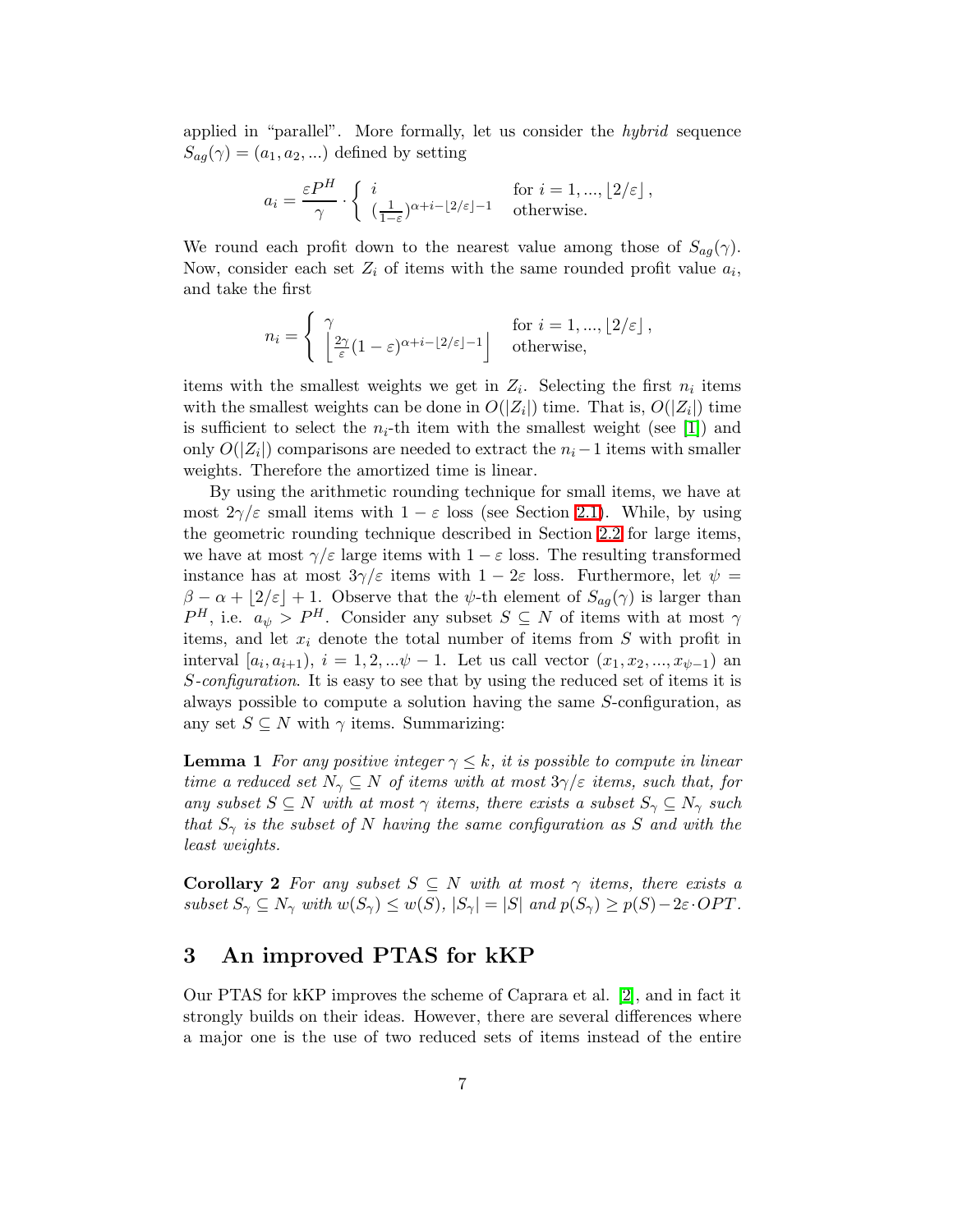set N: let  $\ell := \min\{[1/\varepsilon] - 2, k\}$ , where  $\varepsilon \leq 1/2$  is an arbitrary small rational number; our algorithm uses sets  $N_k$  and  $N_\ell$  computed by using the Arithmetic & Geometric rounding technique (see Lemma [1\)](#page-6-0) when  $\gamma := k$ and  $\gamma := \ell$ , respectively.

For any given instance of kKP, the approximation scheme performs the following five steps  $(S-1)-(S-5)$ .

- $(S-1)$  Initialize the solution A to be the empty set and set the corresponding value  $P^A$  to 0.
- $(S-2)$  Compute the reduced sets  $N_k$  and  $N_\ell$ .
- (S-3) Compute  $P^H$ , i.e. the solution value returned by  $H^{\frac{1}{2}}$  when applied to the whole set of instances.
- (S-4) Consider each  $L \subseteq N_{\ell}$  such that  $|L| \leq \ell$ . If  $w(L) \leq c$ , consider sequence  $S_{aq}(\ell) = (a_1, a_2, ...)$  and let h be the smallest integer such that  $\min_{j\in L} p_j < a_{h+1}$  (assume  $\min_{j\in L} p_j = 0$  if  $L = \emptyset$ ). Apply algorithm  $H^{\frac{1}{2}}$  to the subinstance S defined by item set  $\{i \in N_k \setminus L :$  $p_i < a_{h+1}$ , by capacity  $c-w(L)$  and by cardinality upper bound  $k-\ell$ . Let T and  $P^{H}(S)$  denote the solution and the solution value returned by  $H^{\frac{1}{2}}$  when applied to S, respectively. If  $p(L) + P^H(S) > P^A$  let  $A := L \cup T$  and  $P^A := p(L) + P^H(S)$ .

 $(S-5)$  Return solution A of value  $P^A$ .

Observe that in step  $(S-4)$ , subsets L are computed by considering just the items from  $N_{\ell}$ . On the other hand, in step (S-4), we remark that the subinstances  $S$  are defined by using items from  $N_k$ .

### 3.1 Analysis of the Algorithm

Step (S-2) can be performed in  $O(n)$  time by Lemma [1.](#page-6-0) Step (S-3) runs in  $O(n)$  time [\[2\]](#page-17-0). In step (S-4) the algorithm considers  $O(|N_{\ell}| + |N_{\ell}|^2 +$  $... + |N_{\ell}|^{\ell}$  =  $O(|N_{\ell}|^{\ell})$  subsets. For each L the definition of subinstance S requires  $O(|N_k| \cdot \ell)$  time. Algorithm  $H^{\frac{1}{2}}$  applied to subinstance S runs in  $O(|S|) = O(|N_k|)$  time [\[2\]](#page-17-0). By Lemma [1,](#page-6-0)  $|N_k| = O(k/\varepsilon)$  and  $|N_\ell| = O(\ell/\varepsilon)$ . Therefore, step (S-4) is performed in  $O(|N_{\ell}|^{\ell} \cdot |N_{k}| \cdot \ell) = O(k \cdot (\frac{\ell}{\varepsilon}))$  $(\frac{\ell}{\varepsilon})^{\ell+1}) =$  $k \cdot (1/\varepsilon)^{O(1/\varepsilon)}$ . It follows that the overall running time of the algorithm is  $O(n + k \cdot (1/\varepsilon)^{O(1/\varepsilon)})$ , and it is not difficult to check that steps (S-1)-(S-5) require linear space. What remains to be shown is that steps (S-1)-(S-5) return a  $(1 - O(\varepsilon))$ -approximate solution.

Consider sequence  $S_{ag}(\ell) = (a_1, a_2, ...)$ . Let  $\{j_1, ..., j_\ell, ...\}$  be the set of items in an optimal solution ordered so that  $p_{j_1} \geq ... \geq p_{j_\ell} \geq ...$ , and let  $\lambda \leq \ell$  be the largest integer such that  $p_{j_{\lambda}} \geq a_1$  (if there is no item in the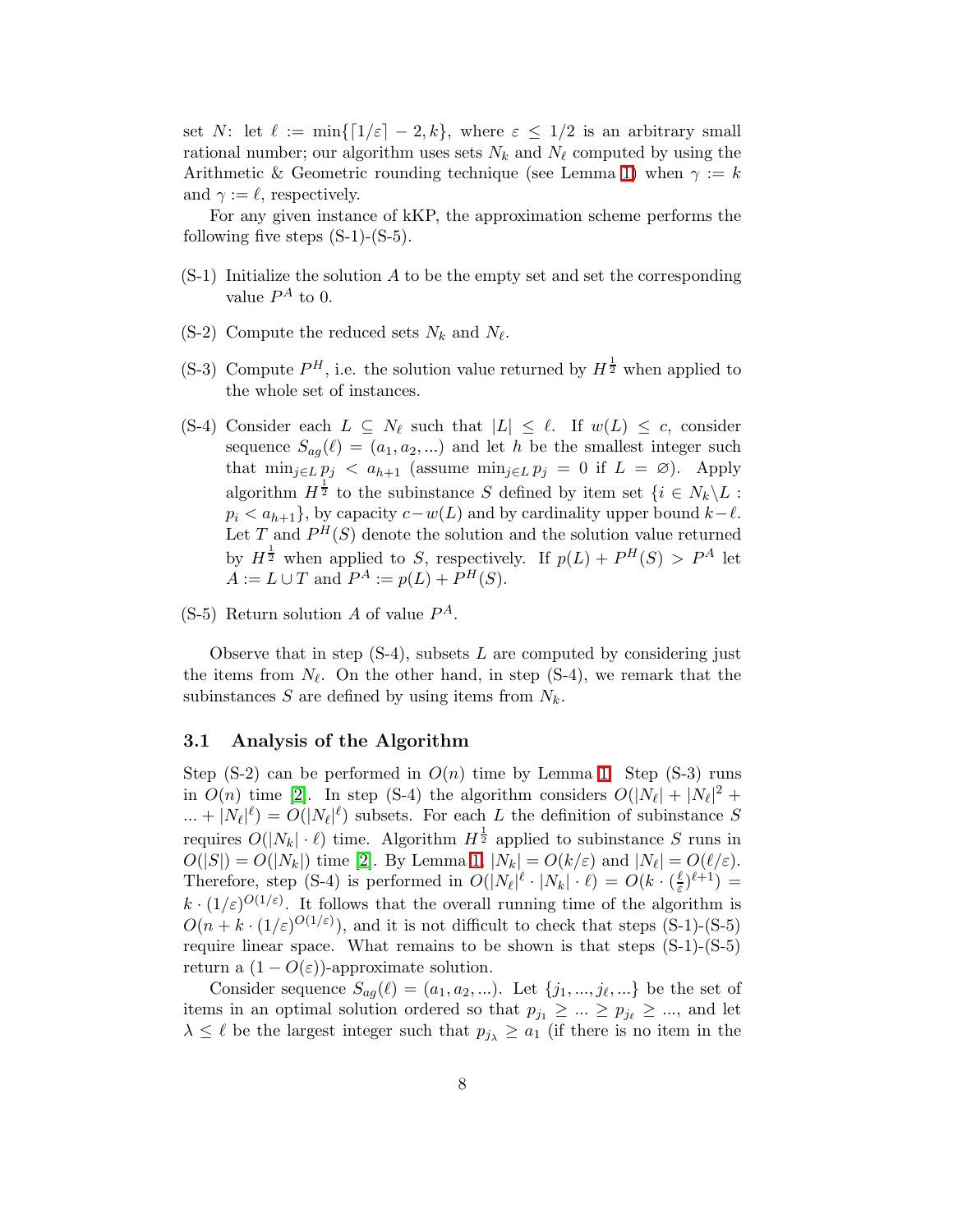optimal solution with profit  $\ge a_1$  then set  $\lambda = 0$ . Let  $L^* = \{j_1, ..., j_\lambda\}$  be the subset (possibly empty) obtained by picking the first  $\lambda$  items with the largest profits. Consider subinstance  $S^*$  defined by item set

$$
I_{S^*} = \{ i \in N \setminus L^* \mid p_i \leq \min_{j \in L^*} p_j \text{ if } L^* \neq \emptyset \} ,
$$
  
\n
$$
p_i < a_1, \text{ otherwise.}
$$

by capacity  $c - w(L^*)$  and by cardinality upper bound  $k - \lambda$ . Clearly,

<span id="page-8-3"></span><span id="page-8-0"></span>
$$
p(L^*) + OPT_{S^*} = OPT,
$$
\n<sup>(6)</sup>

where  $OPT_{S^*}$  denotes the optimal value of instance  $S^*$ . Now, consider the reduced set  $N_k$  and subinstance  $S_k^*$  defined by item set

$$
I_{S_k^*} = \{ i \in N_k \setminus L^* \mid \begin{array}{c} p_i \le \min_{j \in L^*} p_j \text{ if } L^* \neq \varnothing \\ p_i < a_1, \text{ otherwise.} \end{array} \right\},\tag{7}
$$

<span id="page-8-2"></span>by capacity  $c - w(L^*)$  and by cardinality upper bound  $k - \lambda$ . By Corollary [2,](#page-6-1) we have

$$
OPT_{S_k^*} \ge OPT_{S^*} - 2\varepsilon OPT,\tag{8}
$$

where  $OPT_{S^*_{k}}$  denotes the optimal value of instance  $S^*_{k}$ .

<span id="page-8-4"></span>Let us use  $L$  to denote the set of items having the same configuration as  $L^*$  and the least weights. By Lemma [1,](#page-6-0) in one of the iterations of step  $(S-4)$ , set  $L$  is considered. In the remainder, let us focus on this set  $L$ , and consider the corresponding subinstance S defined in step  $(S-4)$ . By Corollary [2,](#page-6-1) we have

$$
p(L) \ge p(L^*) - 2\varepsilon OPT.
$$
\n(9)

<span id="page-8-1"></span>We need to show that the optimal solution value  $OPT_S$  of instance S cannot be smaller than  $OPT_{S^*_k}$ .

## $\textbf{Lemma 3 } OPT_S \geq OPT_{S^*_k}.$

**Proof.** Assume  $L$  having the same configuration as  $L^*$ . Recall that the subinstance S is defined by item set  $I_S = \{i \in N_k \backslash L : p_i < a_{h+1}\}\$ , where  $a_{h+1}$  is the term of sequence  $S_{ag}(\ell) = (a_1, a_2, ...)$  such that h is the smallest integer with  $\min_{j\in L} p_j < a_{h+1}$  (see step (S-4)). On the other hand, the subinstance  $S_k^*$  is defined by item set  $I_{S_k^*}$  (see [\(7\)](#page-8-0)). If  $L^* = \varnothing$  then  $S = S_k^*$ and the claim follows.

Otherwise  $(L^* \neq \emptyset)$ , since we are assuming that L has the same configuration as  $L^*$ , there are no items from  $L^*$  with profit in intervals  $[a_i, a_{i+1}),$ for  $i < h$ . Therefore, we have  $\min_{j \in L^*} p_j \ge a_h$  and  $\{i \in N_k \setminus L : p_i \le$  $a_h$ } = { $i \in N_k \backslash L^* : p_i \leq a_h$ }. Furthermore, since there is at least one item from L with profit in interval  $[a_h, a_{h+1})$  (recall we are assuming  $L^* \neq \emptyset$ ), and since  $L^*$  has the same configuration as  $L$ , there exists an item from  $L^*$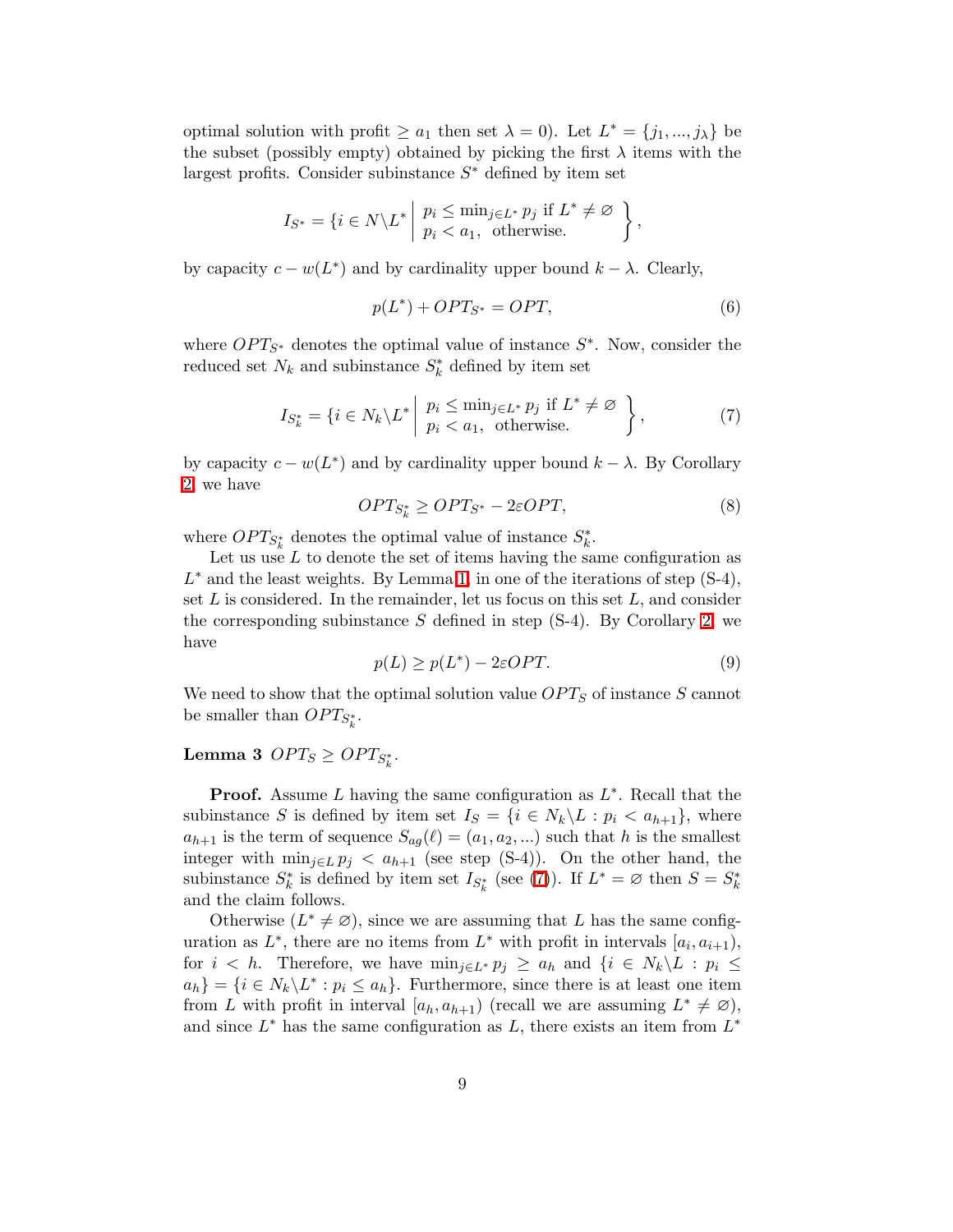with profit  $p_i < a_{h+1}$  and, therefore,  $\min_{j \in L^*} p_j < a_{h+1}$ . It follows that  $I_{S_k^*} \subseteq \{ i \in N_k \backslash L^* : p_i < a_{h+1} \}.$ 

By the previous arguments, the items of  $S_k^*$ , except those belonging to  $A_h = \{i \in N_k \cap L : a_h \leq p_i < a_{h+1}\}\text{, are also items of } S \text{, i.e., }$ 

$$
I_{S_k^*} \subseteq I_S \cup A_h.
$$

If there exists an optimal solution for  $S_k^*$  such that no one of the items from  $A_h$  is selected, then  $OPT_S \geq OPT_{S^*_k}$ , since the knapsack capacity of  $S_k^*$  is not greater than the one of S, i.e.  $c - w(L) \geq c - w(L^*)$  (recall that L is the subset having the same configuration as  $L^*$  with the smallest weights).

Otherwise, let  $G_1$  be the subset of items from  $A_h$  in an optimal solution for  $S_k^*$ , and let  $g := |G_1|$ . Let  $G_2$  be any subset of  $\{i \in L^* \backslash L : a_h \leq p_i \leq h\}$  $a_{h+1}$  containing exactly g items. It is easy to see that  $G_2$  exists (recall that L and  $L^*$  have the same configurations and  $A_h \subseteq L$ ). Furthermore, since  $G_2 \subseteq L^*$  and  $G_1 \subseteq I_{S_k^*}$ , we have

<span id="page-9-0"></span>
$$
\min_{j \in G_2} p_j \ge \max_{j \in G_1} p_j. \tag{10}
$$

Observe that  $w(L^*) - w(L) \geq w(G_2) - w(G_1)$ . Therefore, the knapsack capacity  $c - w(L)$  of S cannot be smaller than  $c - w(L^*) + w(G_2) - w(G_1)$ . The solution  $G_{12}$  obtained from the optimal solution for  $S_k^*$  by replacing the items from  $G_1$  with those from  $G_2$ , requires a knapsack of capacity bounded by  $c - w(L^*) + w(G_2) - w(G_1)$ . Therefore,  $G_{12}$  is a feasible solution for S since the capacity of S is greater than the capacity of  $S_k^*$  by at least  $w(G_2) - w(G_1)$ . Finally, from inequality [\(10\)](#page-9-0), the solution value of  $G_{12}$  is not smaller than  $OPT_{S^*_k}$  and the claim follows.

Let  $P^{H}(S)$  denote the solution value returned by  $H^{\frac{1}{2}}$  when applied to S. Then we have the following

**Lemma 4**  $p(L) + P^H(S) \ge (1 - 4\varepsilon)OPT$ .

**Proof.** Observe that by Lemma [3](#page-8-1) and inequality  $(8)$ , we have

<span id="page-9-1"></span>
$$
OPT_S \ge OPT_{S^*} - 2\varepsilon OPT. \tag{11}
$$

We distinguish between two cases.

1. If  $p(L^*) \geq (1 - \varepsilon)OPT$  then by inequalities [\(5\)](#page-2-0), [\(6\)](#page-8-3), [\(9\)](#page-8-4) and [\(11\)](#page-9-1), we

have

$$
p(L) + PH(S) \ge p(L^*) - 2\varepsilon OPT + \frac{1}{2} OPT_S
$$
  
 
$$
\ge (1 - \varepsilon) OPT - 2\varepsilon OPT = (1 - 3\varepsilon) OPT.
$$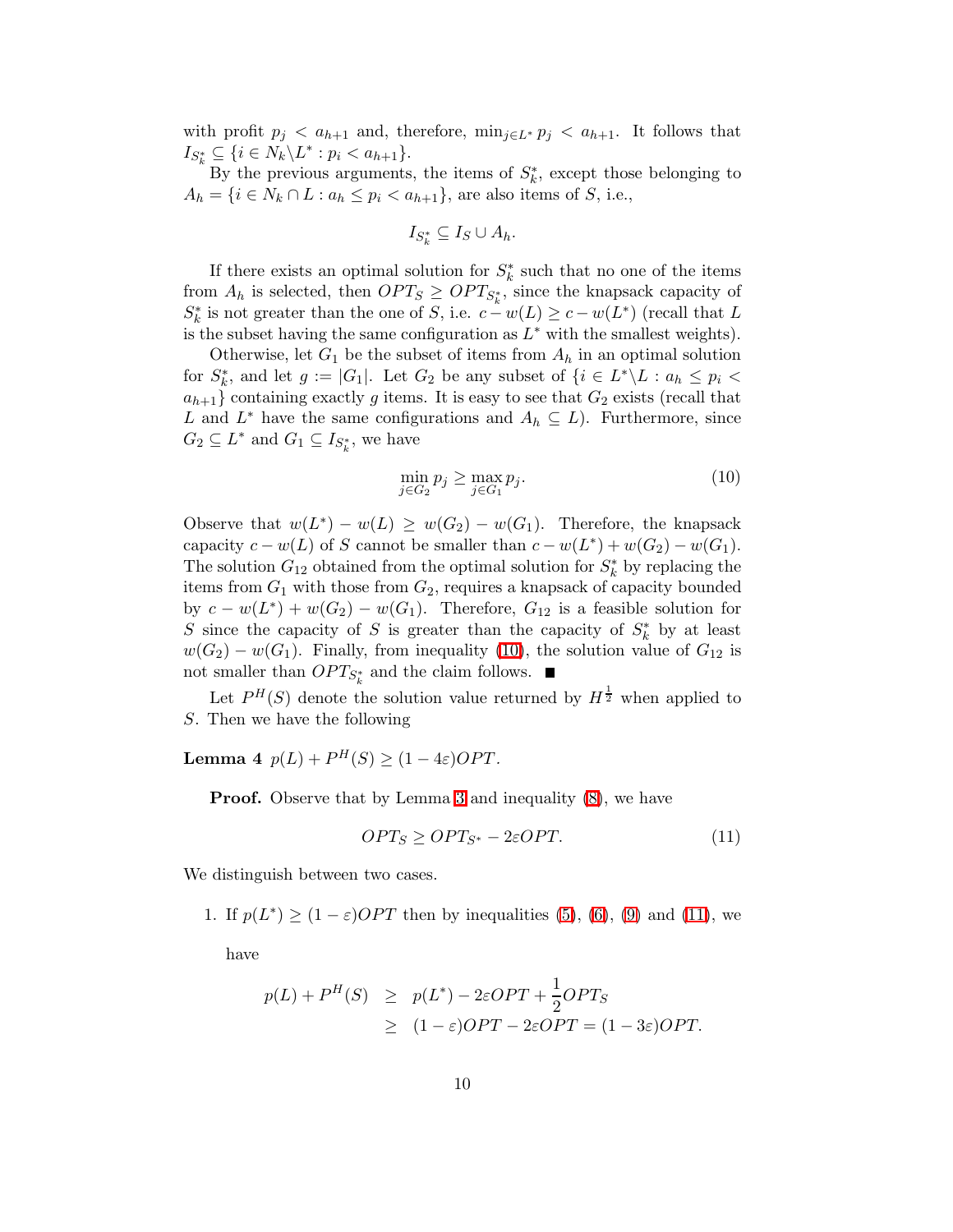2. If  $p(L^*) < (1 - \varepsilon)OPT$  then each item profit in  $S^*$  is smaller than  $\frac{(1-\varepsilon)}{\ell}OPT$ . Indeed, if  $\lambda = \ell$  then the smallest item profit in  $L^*$ , and hence each item profit in  $S^*$ , must be smaller than  $\frac{(1-\varepsilon)}{\ell}OPT$  (otherwise  $p(L^*) \geq (1 - \varepsilon)OPT$ ; else  $(\lambda < \ell)$  by definition of  $\lambda$ , there are at most  $\lambda$  items with profits not smaller than  $a_1$  and therefore, each item profit in  $S^*$ , must be smaller than  $a_1 = \frac{\varepsilon}{\ell}$  $\frac{\varepsilon}{\ell} P^H \leq \frac{\varepsilon}{\ell} OPT \leq \frac{(1-\varepsilon)}{\ell} OPT$ (since  $\varepsilon \leq 1/2$ ). Now, we claim that the largest profit in S is at most  $\frac{(1-\varepsilon)}{\ell}OPT + \frac{\varepsilon P^H}{\ell}$  $\frac{\partial n}{\partial t}$ . Indeed, since by definition of h we have  $a_h \leq \frac{(1-\varepsilon)}{\ell}OPT \leq (1-\varepsilon)\frac{2P^H}{\ell} \leq (\left\lfloor \frac{2}{\varepsilon}\right\rfloor)$  $\left[\frac{2}{\varepsilon}\right] - 1$ ) $\frac{\varepsilon P^H}{\ell}$ , it turns out that  $h \leq \left|\frac{2}{\varepsilon}\right|$  $\frac{2}{\varepsilon}$  | -1, and by definition of  $S_{ag}(\ell)$ , we have that  $a_{h+1} = a_h + \frac{\varepsilon P^H}{\ell}$  $\frac{\partial \Pi}{\partial \ell}$ . Therefore, for each item j belonging to S, profit  $p_j$  is bounded by

$$
p_j \le \frac{\varepsilon}{\ell} P^H + \frac{(1-\varepsilon)}{\ell} OPT \le \frac{OPT}{\ell}.
$$

Since  $OPT_S - P^H(S) \leq \max_{j \in S} p_j$  (see inequality [\(5\)](#page-2-0)), we have

$$
p(L) + PH(S) + \frac{OPT}{\ell} \ge p(L) + OPT_S
$$
  
\n
$$
\ge p(L^*) + OPT_{S^*} - 4\varepsilon \cdot OPT = (1 - 4\varepsilon)OPT.
$$

By the previous lemma, steps (S-1)-(S-5) return a solution that cannot be worse than  $(1 - 4\varepsilon)OPT$ . Thus, we have proved the following

Theorem 5 There is an PTAS for the k-item knapsack problem requiring linear space and  $O(n + k \cdot (1/\varepsilon)^{O(1/\varepsilon)})$  time.

To compare our algorithm with the one provided in [\[2\]](#page-17-0) notice that the running time complexity of the latter is  $O(n^{\lceil 1/\varepsilon \rceil - 1})$ , whereas our scheme is linear. As in [\[2\]](#page-17-0), our algorithm can be easily modified to deal with the Exact k-item Knapsack Problem, that is a kKP in which the number of items in a feasible solution must be exactly equal to k. The time and space complexities, and the analysis of the resulting algorithm are essentially the same as the one described above. Compare also with the general problem solver developed in [\[5\]](#page-17-6), where the elimination of a multiplicative constant (here  $1/\varepsilon$ ) led to a larger additive constant (here  $(1/\varepsilon)^{O(1/\varepsilon)}$ ).

### 4 An improved FPTAS for kKP

The main goal of this section is to present a different combination of arithmetic and geometric rounding techniques. Moreover we propose an improved fully polynomial time approximation scheme that runs in  $O(n + k/\varepsilon^4 + 1/\varepsilon^5)$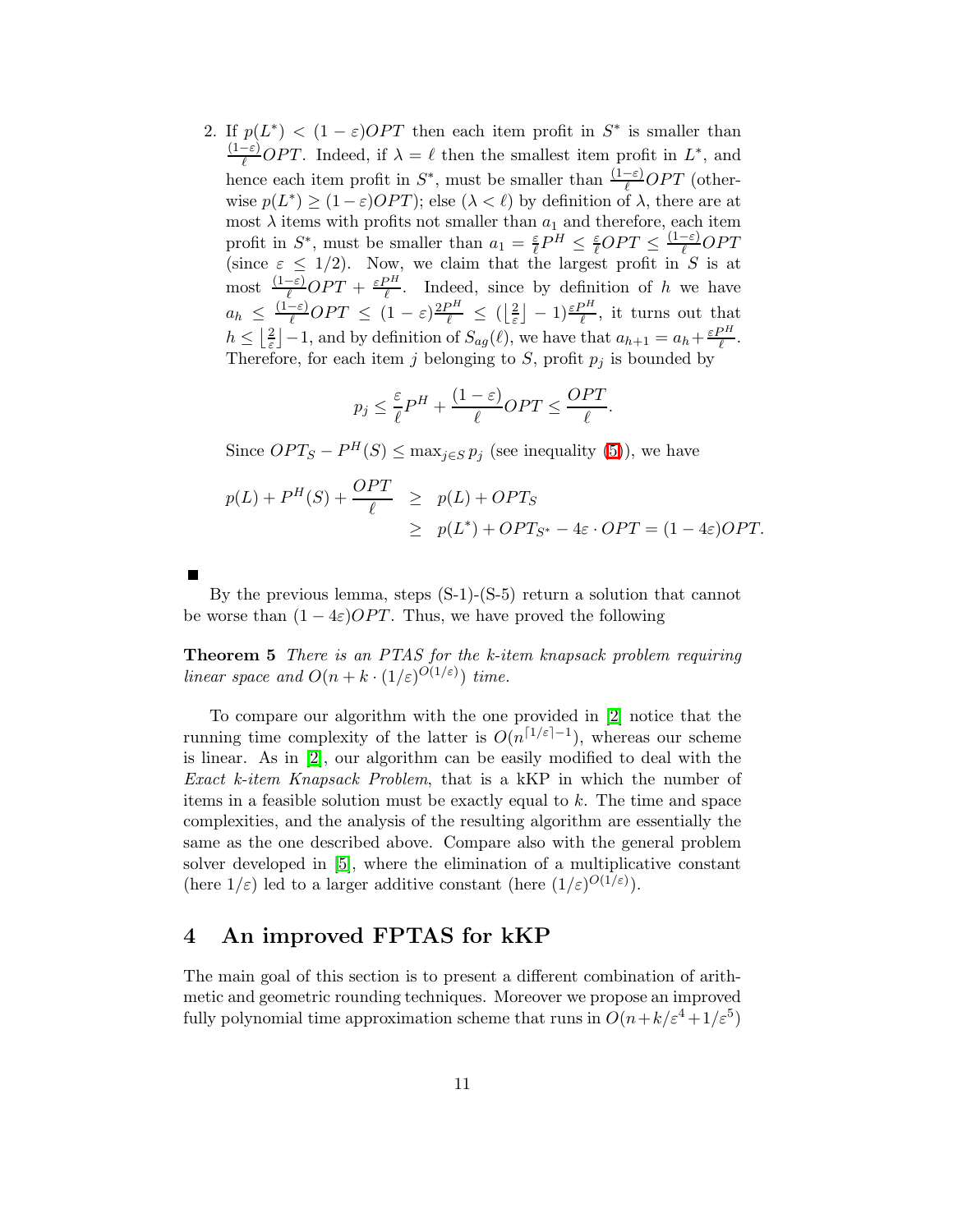time. First we discuss separately the different steps in details, then we state the main algorithm and summarize the results in Section [4.2.](#page-16-0)

We start partitioning the set of items in two subsets  $\mathcal{L} = \{j : p_j > \varepsilon P^H\}$ and  $\mathcal{S} = \{j : p_j \leq \varepsilon P^H\}$ . Let us say that  $\mathcal{L}$  is the set of *large* items, while  $S$  the set of *small* items. Observe that the number of large items in any feasible solutions is not greater than  $\lambda = \min \{k, \lfloor 2/\varepsilon \rfloor \}$ , since  $OPT \leq 2P^H$ .

### 4.1 Dynamic programming for large items

In principle, an optimal solution could be obtained in the following way. Enumerate all different solutions for items in  $\mathcal{L}$ , i.e., consider all different sets  $U \subseteq \mathcal{L}$  such that  $w(U) \leq c$  and  $|U| \leq k$ . For each of these U, compute a set  $T \subseteq S$  such that  $w(T) + w(U) \le c$ ,  $|U| + |T| \le k$  and  $p(T)$  is maximized. Select from these solutions one with the largest overall profit. One of the problems with this approach is that constructing all possible solutions for items in  $\mathcal L$  would require considering  $n^{O(1/\varepsilon)}$  cases. To avoid the exponential dependence on  $1/\varepsilon$  (our aim is to obtain a fully polynomial approximation scheme), we will not treat separately all of these solutions. We begin with the description of a basic procedure that generates a list of all "interesting" feasible combinations of profit and number of selected large items. Each such combination is represented by a pair  $(a, l)$ , for which there is a subset of items  $U \subseteq \mathcal{L}$  with  $p(U) = a$ ,  $|U| = l$  and  $w(U) \leq c$ . Moreover  $w(U)$  is the smallest attainable weight for a subset of large items with profit at least equal to a and cardinality at most l. This list of all "interesting" feasible combinations is computed by using a pseudopolynomial dynamic programming scheme. Clearly, an optimal solution can be computed by using only the subsets  $U$ of large jobs associated to each pair  $(a, l)$ . The time complexity will be then reduced, with  $1-O(\varepsilon)$  loss, by applying arithmetic and geometric rounding techniques, as described in Section [4.1.3.](#page-16-1)

Let  $\alpha$  be the number of large items, and let  $\beta$  denote the number of all distinct feasible solution values obtained by considering only large items, i.e.  $\beta$  is the size of set

$$
V = \{p(U)|U \subseteq \mathcal{L} \text{ and } w(U) \le c \text{ and } |U| \le k\}.
$$

A straightforward dynamic programming recursion which has time complexity  $O(\alpha\beta\lambda)$  and space complexity  $O(\lambda^2\beta)$  (see [\[2\]](#page-17-0)), can be stated as follows. Let us renumber the set of items such that the first  $1, ..., |L|$  items are large. Denote by function  $g_i(a, l)$  for  $i = 1, ..., |L|, a \in V, l = 1, ..., \lambda$ , the optimal solution of the following problem:

$$
g_i(a, l) = \min \sum_{j=1}^i w_j x_j : \begin{cases} \sum_{j=1}^i p_j x_j = a; \\ \sum_{j=1}^i x_j = l; \\ x_j \in \{0, 1\}, j = 1, ..., i. \end{cases}
$$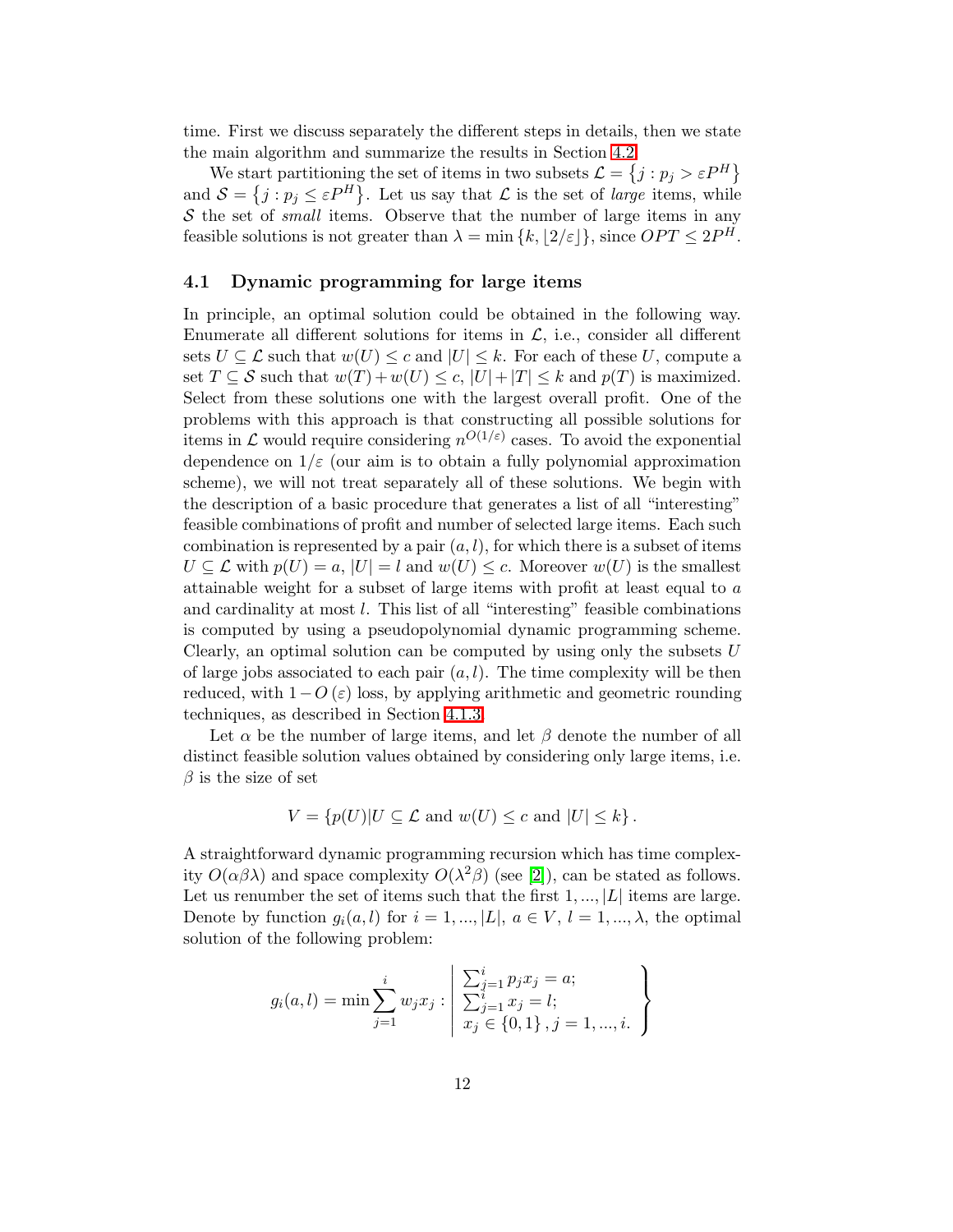One initially sets  $g_0(a, l) = +\infty$  for all  $l = 0, ..., \lambda, a \in V$ , and then  $g_0(0, 0) =$ 0. Then, for  $i = 1, ..., |L|$  the entries for  $g_i$  can be computed from those of  $g_{i-1}$  by using the formula

$$
g_i(a, l) = \min \left\{ \begin{array}{l} g_{i-1}(a, l), \\ g_{i-1}(a - p_i, l - 1) + w_i \quad \text{if } l > 0 \text{ and } a \ge p_i \end{array} \right\}.
$$

Since  $\beta = O(P^H)$  the described dynamic programming algorithm is only pseudopolynomial. In order to reduce the time complexity, we first preprocess large items by using a combination of arithmetic and geometric rounding techniques, then we apply the above dynamic programming scheme. We start analyzing the two rounding techniques separately, then we show how

### 4.1.1 Geometric rounding

to combine them.

The time complexity of the described dynamic programming can be reduced by decreasing the number  $\alpha$  of large items and the number  $\beta$  of distinct solution values.

We observed in Section [2](#page-2-1) that if we want to reduce as much as possible the number of large items it is convenient to use geometric rounding. Consider the geometric sequence  $S_q(\gamma)$  described in Section [2.2.](#page-4-0) By applying the geometric rounding technique with  $\gamma = \lambda$ , the number  $\alpha$  of large items can be reduced from  $O(n)$  to  $O(1/\varepsilon^2)$  with  $1-\varepsilon$  loss.

The next step is to compute the number of possible solution values after geometric rounding, i.e. the cardinality  $\beta$  of set V after that all profit values of large items have been geometrically rounded. The main result of this section is stated as follows.

<span id="page-12-0"></span>**Theorem 6** The number of solution values after geometric rounding can be exponential in  $\frac{1}{\varepsilon}$ .

By the above theorem it follows that the running time of dynamic programming after geometric rounding is a constant that may depend exponentially on  $\frac{1}{\varepsilon}$ . Therefore, to avoid this exponential dependence on  $\frac{1}{\varepsilon}$ , we will look at other rounding techniques.

Proof of Theorem [6.](#page-12-0) In the remaining part of this subsection we prove Theorem [6.](#page-12-0) The goal is to derive a lower bound on the number of possible solution values after geometric rounding, i.e. a lower bound on  $|V|$ . Recall that we defined the geometric sequence  $a_i = \frac{\varepsilon P^H}{\lambda} \left( \frac{1}{1 - \varepsilon P^H} \right)$  $\frac{1}{1-\varepsilon}$ <sup>i-1</sup> in Section [2.2,](#page-4-0) and here we assume that  $\gamma = \lambda$ . We focus on worst-case analysis. With this aim let us consider an instance I that after geometric rounding has at least  $\left[P^H/a_i\right]$  items for each distinct profit value  $a_i$ . Moreover, we assume that  $w_j = p_j$  for every  $j \in \mathcal{L}$ ,  $c = P^H$  and  $k \geq 1/\varepsilon$ . By definition of instance I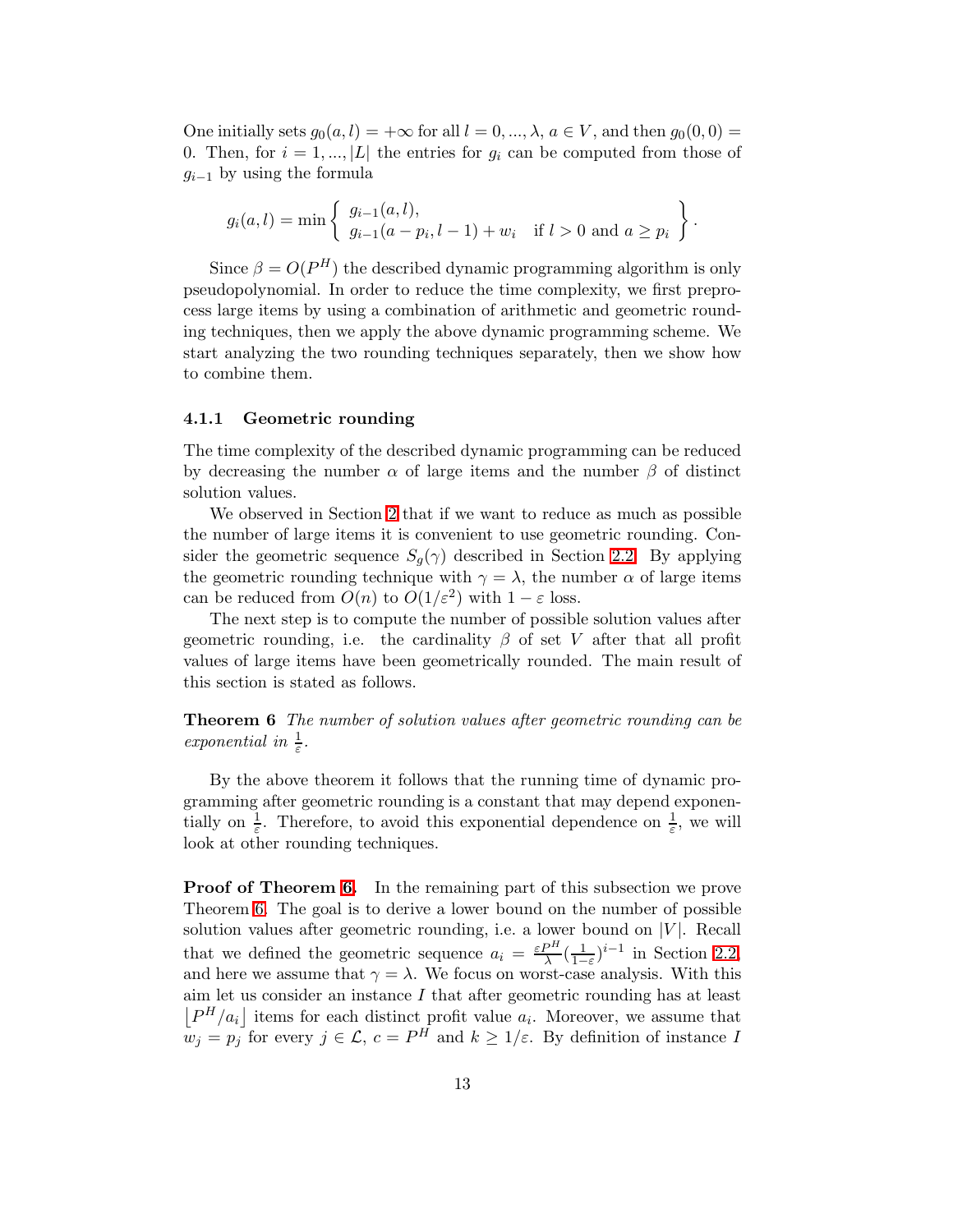we see that every subset U with  $p(U) < P^H$  is a feasible solution. Indeed, we have  $w(U) < P^H = c$  and  $|U| < p(U)/(\min_{j \in \mathcal{L}} p_j) < 1/\varepsilon \leq k$ . By the previous arguments we see that  $|V|$  is bounded by below by the number of solution values  $y = \sum_{i=0}^{\infty} c_i a_{i+1} < P^H$  with  $\mathbf{c} = (c_0, c_1, ...) \in \mathbb{N}_0^{\infty}$ , where  $N_0^{\infty}$  is the set of sequences with non-negative integer components. Inserting  $a_i$  and  $\varepsilon = \frac{\varepsilon'}{1+i}$  $\frac{\varepsilon'}{1+\varepsilon'}$  this is equivalent to

<span id="page-13-0"></span>
$$
\sum_{i=0}^{\infty} c_i \varepsilon'(1+\varepsilon')^i < \lambda(1+\varepsilon'). \tag{12}
$$

<span id="page-13-3"></span>Clearly

$$
\sum_{i=0}^{\infty} c_i \varepsilon'(1+\varepsilon')^i < 1.
$$
 (13)

implies [\(12\)](#page-13-0), since  $\lambda(1+\varepsilon') > 1$ .

For simplicity of notation we replace  $\varepsilon'$  with  $\varepsilon$ , and we focus on the cardinality of sets of the form

$$
R_{\varepsilon}^{d} := \left\{ y < 1 : y = \sum_{i=0}^{d-1} c_{i} \varepsilon (1+\varepsilon)^{i}, \quad \mathbf{c} \in \mathbb{N}_{0}^{d} \right\},
$$

<span id="page-13-1"></span>where  $N_0^d$  is the set of d-dimensional vectors  $\mathbf{c} = (c_0, c_1, ..., c_{d-1})$  with nonnegative integer components. It is more easy to find lower bounds on the set of vectors

$$
S_{\varepsilon}^{d} := \left\{ \mathbf{c} \in \mathbb{N}_{0}^{d} : \sum_{i=0}^{d-1} c_{i} \varepsilon (1+\varepsilon)^{i} < 1 \right\} \tag{14}
$$

<span id="page-13-2"></span>itself. To consider  $|S^d_{\varepsilon}|$  instead of  $|R^d_{\varepsilon}|$  is justified by the following Lemma.

**Lemma 7** For rational and for transcendental  $\varepsilon > 0$ , the sets  $R_{\varepsilon}^{d}$  and  $S_{\varepsilon}^{d}$ have the same cardinality, i.e. the mapping  $f: S^d_{\varepsilon} \to R^d_{\varepsilon}$  with  $f(\mathbf{c}) = \sum_{i=0}^{d-1} c_i \varepsilon (1+\varepsilon)^i$  is one-to-one and onto.

Proof for transcendental  $\varepsilon$ .

$$
y = y'
$$
  $\Leftrightarrow$   $\sum_{i=0}^{d-1} b_i x^i = 0$  with  $b_i := c_i - c'_i \in \mathbb{Z}$  and  $x := 1 + \varepsilon$ 

A real number is said to be transcendental if it is not the root of a polynomial with integer coefficients. For transcendental  $\varepsilon$  also x is transcendental, which implies  $b_i \equiv 0$ . Hence,  $y = y'$  implies  $\mathbf{c} = \mathbf{c}'$ . Obviously  $\mathbf{c} = \mathbf{c}'$  implies  $y = y'$ . This proves that  $S^d_\varepsilon$  has the same cardinality as  $R^d_\varepsilon$  for transcendental  $\varepsilon$ .

**Proof for rational**  $\varepsilon$ **.** Assume by contradiction that there are two different vectors  $\mathbf{c} \neq \mathbf{c}' \in \mathbb{N}_0^d$  with same solution value  $y = y'$ . Let n be the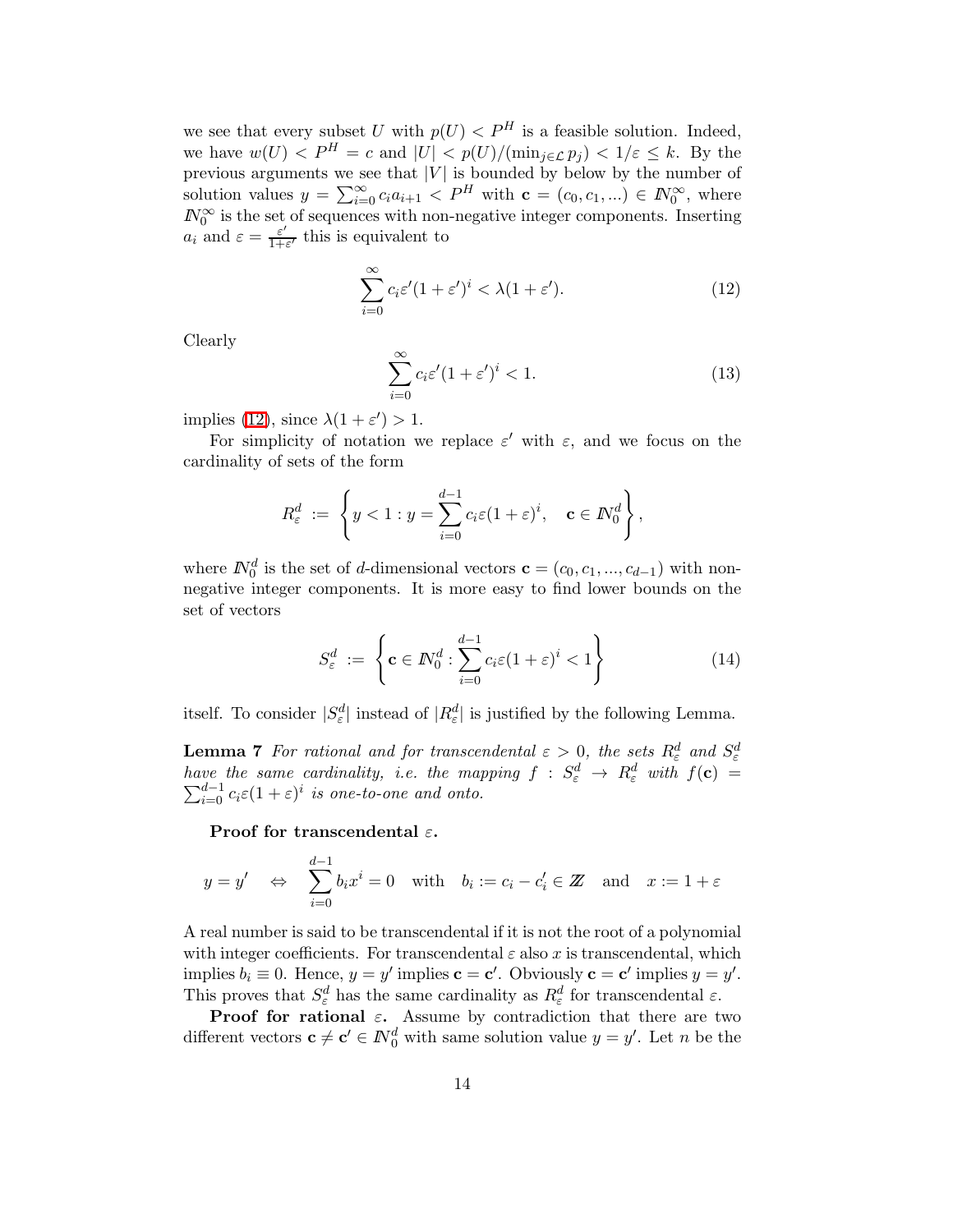largest index *i* such that  $c_i \neq c'_i$ . Furthermore, let  $\varepsilon = \frac{p}{q} - 1 > 0$  be rational with  $p > q \in \mathbb{N}$  having no common factors. With  $\mathbf{b} := \mathbf{c} - \mathbf{c}'$  we have

$$
0 = [y - y'] = \sum_{i=0}^{d-1} b_i \varepsilon (1 + \varepsilon)^i
$$
  

$$
= \varepsilon \sum_{i=0}^n b_i \frac{p^i}{q^i} = \frac{\varepsilon}{q^n} \Big[ b_n p^n + q \sum_{i=0}^{n-1} [b_i p^i q^{n-i-1}] \Big]
$$

Since the last term  $q \sum$ [...] is a multiple of  $q, y - y'$  can only be zero if also  $b_n p^n$  is a multiple of q. With p also  $p^n$  has no common factor with q, hence  $b_n$  must itself be a multiple of q. The sum in [\(14\)](#page-13-1) can only be less than 1 if each term is less than 1, i.e.  $c_i \varepsilon (1 + \varepsilon)^i < 1$ . This implies

<span id="page-14-0"></span>
$$
c_i < \varepsilon^{-1} (1 + \varepsilon)^{-i} \le \varepsilon^{-1} \quad \text{for all} \quad i. \tag{15}
$$

Together we get

$$
0 \le c_n^{(1)} < \frac{1}{\varepsilon} = \frac{q}{p-q} < q \implies |b_n| = |c_n - c_n'| < q \implies b_n = 0 \implies c_n = c_n'
$$

which contradicts our assumption  $c_n \neq c'_n$ . Hence,  $y = y'$  implies  $c = c'$ . Again, that  $\mathbf{c} = \mathbf{c}'$  implies  $y = y'$  is obvious. This shows that  $S_{\varepsilon}$  has the same cardinality as  $R_{\varepsilon}$  for rational  $\varepsilon$ .

<span id="page-14-1"></span>We don't know whether Lemma [7](#page-13-2) also holds for algebraic  $\varepsilon$ . The following Lemma lower bounds  $S_{\varepsilon}^{\infty}$ .

**Lemma 8**  $|S_{\varepsilon}^{\infty}| \geq Ce^{B/\varepsilon}$  with  $B = 0.3172...$  and  $C = 0.3200...$ 

**Proof.** From [\(15\)](#page-14-0) we see that all  $c_i$  are zero for too large i  $(c_i =$  $0 \forall i \geq d_{max} := \lceil \frac{\ln(1/\varepsilon)}{\ln(1+\varepsilon)} \rceil$  $\frac{\ln(1/\varepsilon)}{\ln(1+\varepsilon)}$ . This shows that  $|S_{\varepsilon}^1| \leq |S_{\varepsilon}^2| \leq ... \leq |S_{\varepsilon}^{d_{max}}| =$  $|S_{\varepsilon}^{dmax+1}| = ... = |S_{\varepsilon}^{\infty}|$ . The main idea in the following is to relate  $S_{\varepsilon}^{d}$  to the volume of a d-dimensional simplex with volume larger than  $Ce^{B/\varepsilon}$  for suitable d.

We define a *d*-dimensional subset  $U_{\varepsilon}^d \subset \mathbb{R}^d$ , which is the disjoint union of unit cubes  $[c_0, c_0 + 1) \times ... \times [c_{d-1}, c_{d-1} + 1]$  for every  $\mathbf{c} \in S^d_{\varepsilon}$ . This set can be represented in the following form

$$
U_{\varepsilon}^{d} := \left\{ \mathbf{r} \in [0, \infty)^{d} : \sum_{i=0}^{d-1} [r_{i}] \varepsilon (1+\varepsilon)^{i} < 1 \right\}
$$

The volume  $\text{Vol}(U_{\varepsilon}^d)$  coincides with the cardinality of set  $S_{\varepsilon}^d$  since each point in  $S^d_{\varepsilon}$  corresponds to exactly one unit cube in  $U^d_{\varepsilon}$ , each having volume 1. Furthermore, let us define the d-dimensional (irregular) tetrahedron

$$
T_{\varepsilon}^{d} := \left\{ \mathbf{r} \in [0, \infty)^{d} : \sum_{i=0}^{d-1} r_{i} \varepsilon (1+\varepsilon)^{i} < 1 \right\}
$$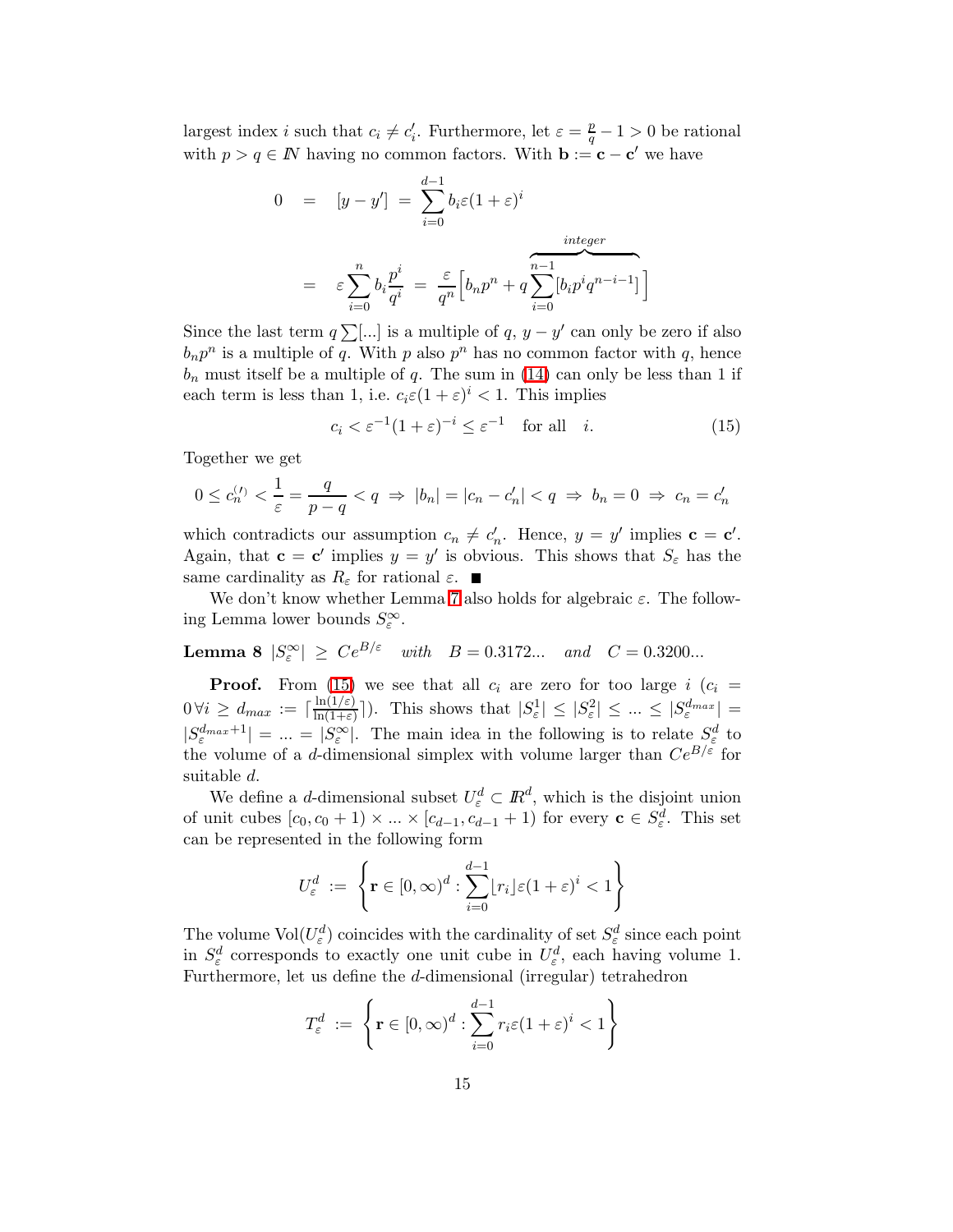Obviously  $T_{\varepsilon}^d \subseteq U_{\varepsilon}^d$ , since  $\lfloor r_i \rfloor \leq r_i$ . So we have  $|S_{\varepsilon}^{\infty}| \geq |S_{\varepsilon}^d| = \text{Vol}(U_{\varepsilon}^d) \geq$ Vol $(T_{\varepsilon}^d)$ . The tetrahedron  $T_{\varepsilon}^d$  is orthogonal at the vertex  $\mathbf{r} = 0$ . The edges  $\mathbf{r} = (0, ..., 0, r_i, 0, ..., 0)$  have lengths  $[\varepsilon(1+\varepsilon)^i]^{-1}, i = 0...d - 1$ . Hence, the volume of the tetrahedron is

$$
\text{Vol}(T_{\varepsilon}^{d}) = \frac{1}{d!} \prod_{i=0}^{d-1} [\varepsilon(1+\varepsilon)^{i}]^{-1} = [d! \varepsilon^{d}(1+\varepsilon)^{d(d-1)/2}]^{-1}
$$

$$
\geq e^{[-(d\varepsilon)\ln(d\varepsilon) - \frac{1}{2}(d\varepsilon)^{2}]/\varepsilon} = e^{f(d\varepsilon)/\varepsilon}
$$

with  $f(x) := -x \ln x - \frac{1}{2}$  $\frac{1}{2}x^2$ . In the inequality we replaced  $d-1$  by d and used  $d! \leq d^d$  and  $1 + \varepsilon \leq e^{\varepsilon}$ . The best bound is found by maximizing  $e^{f(\varepsilon d)/\varepsilon}$  w.r.t. d, or equivalently by maximizing  $f(x)$  w.r.t. x. We have  $-f'(A) = \ln A + 1 + A = 0$  for  $A = 0.2784...$  Hence, d should be chosen as A  $\frac{A}{\varepsilon}$ , but since d is integer we have to round somehow, for instance  $d = \lfloor \frac{A}{\varepsilon} \rfloor$  $\frac{A}{\varepsilon}$ ]. Note that  $|S_{\varepsilon}^d|$  increases with d, but our approximation becomes crude for d near  $d_{max}$ . This is the reason why the maximizing d is less than  $d_{max}$ . For small  $\varepsilon$  we have  $f(\varepsilon) \frac{A}{\varepsilon}$  $(\frac{A}{\varepsilon})\big) \approx f(\varepsilon \frac{A}{\varepsilon})$  $\frac{A}{\varepsilon}$ ) =  $f(A) = -A \ln A - \frac{1}{2}A^2 = A(1 + \frac{1}{2}A) =$ :  $B = 0.3172...$  with corrections of order  $O(\varepsilon)$ . This establishes an asymptotic bound  $\sim e^{B/\varepsilon}$ . More exactly, one can show that  $f(\varepsilon) \frac{A}{\varepsilon}$  $\frac{A}{\varepsilon}$ ])  $\geq f(A)(1-\frac{\varepsilon}{A})$  for all  $\varepsilon$ . This yields the bound

$$
|S_{\varepsilon}^{\infty}| \geq \max_{d} \text{Vol}(T_{\varepsilon}^{d}) \geq e^{f(A)(1-\frac{\varepsilon}{A})/\varepsilon} = Ce^{B/\varepsilon} \quad \text{with} \quad C = e^{-B/A} = 0.3200...
$$

The coefficient B can be improved to 0.7279... for sufficiently small  $\varepsilon$  by using the more accurate Stirling approximation for d!.

Using Lemma [7](#page-13-2) and [8](#page-14-1) it is now easy to lower bound the number of possible solution values for geometric profit distribution. ¿From Lemma [8](#page-14-1) we know that [\(13\)](#page-13-3) has at least  $Ce^{B/\varepsilon}$  solution vectors **c** and from Lemma [7](#page-13-2) that [\(12\)](#page-13-0) has at least  $Ce^{B/\varepsilon}$  solution values y for rational  $\varepsilon$ , and the proof of Theorem [6](#page-12-0) follows.

#### 4.1.2 Arithmetic rounding

Alternatively, we may think to apply arithmetic rounding to the set of large items. Let us consider the arithmetic sequence  $S_a(\gamma)$  described in Section [2.1.](#page-3-0) By applying the arithmetic rounding technique with  $\gamma = \lambda$ , we observe the number of large items can be reduced to be bounded by  $O(\frac{1}{\epsilon^2})$  $\frac{1}{\varepsilon^2} \ln \frac{1}{\varepsilon}$ ) with 1- $\varepsilon$  loss. Moreover each element of set V is equal to  $\frac{\varepsilon P^H}{\lambda} i$  for some  $i = \lambda, \lambda +$  $1, ..., 2 \lfloor \lambda/\varepsilon \rfloor$ . It follows that the size of set V is bounded by  $O(1/\varepsilon^2)$ , and the overall time of the dynamic programming algorithm is now  $O(\frac{1}{\epsilon^5})$  $\frac{1}{\varepsilon^5} \ln \frac{1}{\varepsilon}$ ). We see that in comparison to the geometric rounding and although the number of large items is larger, the arithmetic rounding technique is able to reduce much more the size of set  $V$ . However and again, we can take advantage from both techniques by combining them as described in the following.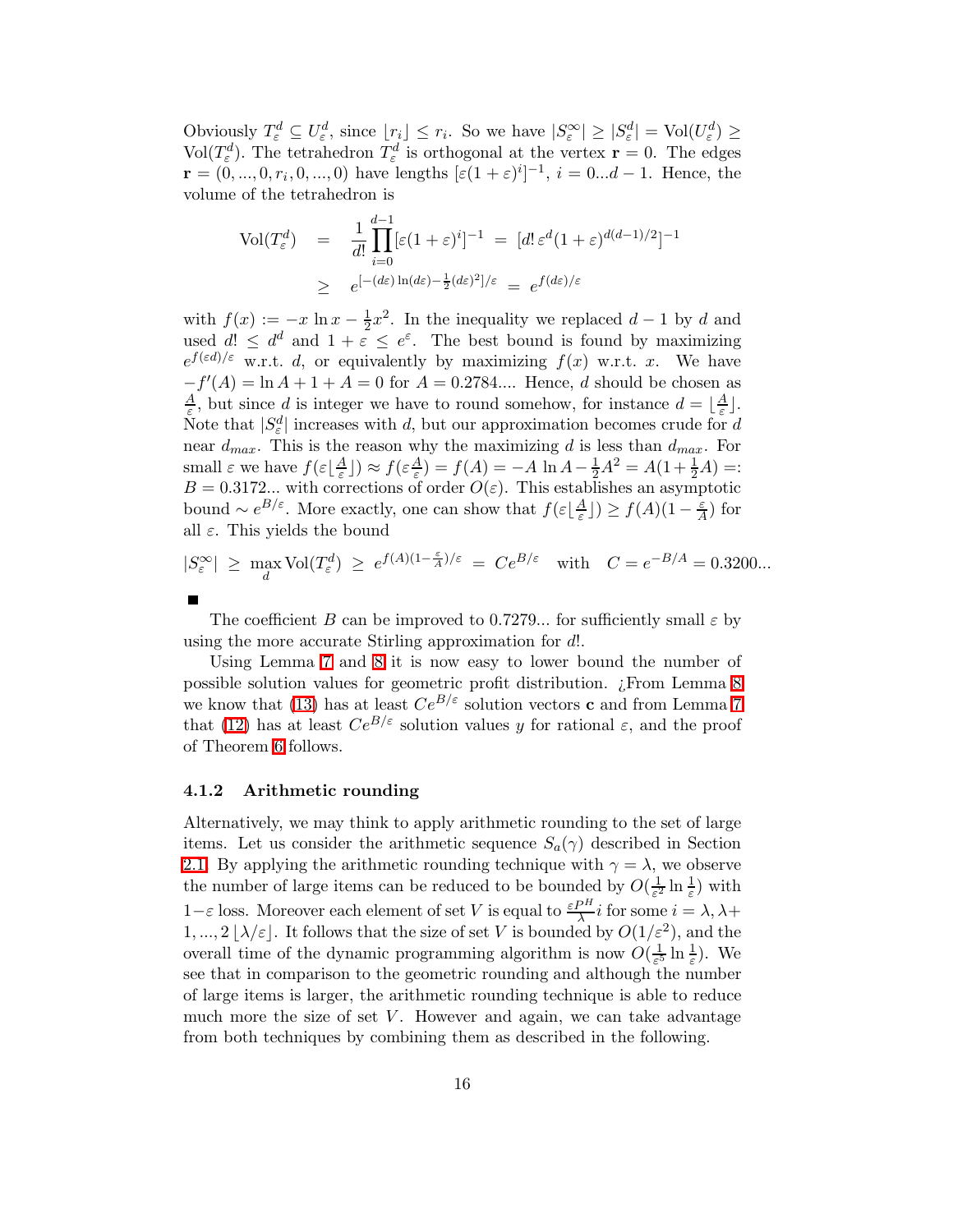#### <span id="page-16-1"></span>4.1.3 Serial Geometric & Arithmetic rounding

We first apply geometric rounding with  $1 - \varepsilon$  loss. This reduces the number of large items to be bounded by  $O(1/\varepsilon^2)$ . Then, with  $1 - \varepsilon$  loss, we apply arithmetic rounding on the reduced set of large items. Clearly the latter does not increase the number of items and each profit value is now equal to ε $P^H$  $\frac{\partial n}{\partial \lambda} i$  for some  $i = \lambda, \lambda + 1, ..., 2 \lfloor \lambda / \varepsilon \rfloor$ . By using this set of items with profits rounded by using geometric first and arithmetic rounding then, the size of set V has a bound of  $O(1/\varepsilon^2)$ , and the overall time of the dynamic programming algorithm is  $O(1/\varepsilon^5)$ . We call this combination a *Serial Geometric*  $\mathcal{C}$ Arithmetic rounding technique.

### <span id="page-16-0"></span>4.2 Adding small items

In the following we show how to add the small items. First, with  $1-2\varepsilon$  loss, we reduce the number of small items to be  $O(k/\varepsilon)$  by using the Parallel Arithmetic & Geometric rounding (see Section [2.3\)](#page-5-0). Then, for each pair  $(a, l)$  in the final list, fill in the remaining knapsack capacity  $c - g_{|L|}(a, l)$ with at most  $k - l$  small items, by using algorithm  $H^{\frac{1}{2}}$  for kKP [\[2\]](#page-17-0). These small items yield total profit  $P^{H}(c-g_{|L|}(a, l), k-l)$ . By inequality [\(5\)](#page-2-0) and by definition of small items, we have

<span id="page-16-2"></span>
$$
P^{H}(c - g_{|L|}(a, l), k - l) + \varepsilon P^{H} \geq OPT(c - g_{|L|}(a, l), k - l), \qquad (16)
$$

where  $OPT(c - g_{|L|}(a, l), k - l)$  is the optimal solution value obtained by using at most  $k - l$  small items and knapsack capacity  $c - g_{|L|}(a, l)$ . The approximate solution, a combination of large and small items, is chosen to yield profit  $P$ , where

$$
P = \max_{(a,l)} \left\{ a + P^H(c - g_{|L|}(a,l), k - l) \right\}
$$

By inequality [\(16\)](#page-16-2) and since our algorithms considers all the "interesting" pairs  $(a, l)$  with  $1 - O(\varepsilon)$  loss, it is easy to verify that P is  $1 - O(\varepsilon)$  times the optimal solution.

To summarize, the steps of the FPTAS are as follows.

- (S-1) Partition the set of items into "large" and "small". Apply the Serial Geometric & Arithmetic rounding technique to the set of large items. Apply the Parallel Arithmetic & Geometric rounding technique to the set of small items.
- (S-2) Solve for the "large" items using dynamic programming: generate a list of all "interesting" feasible combinations  $(a, l)$  of profit a and number l of selected large items.
- $(S-3)$  For each pair  $(a, l)$  in the final list, fill in the knapsack by applying algorithm  $H^{\frac{1}{2}}$  with the reduced set small items.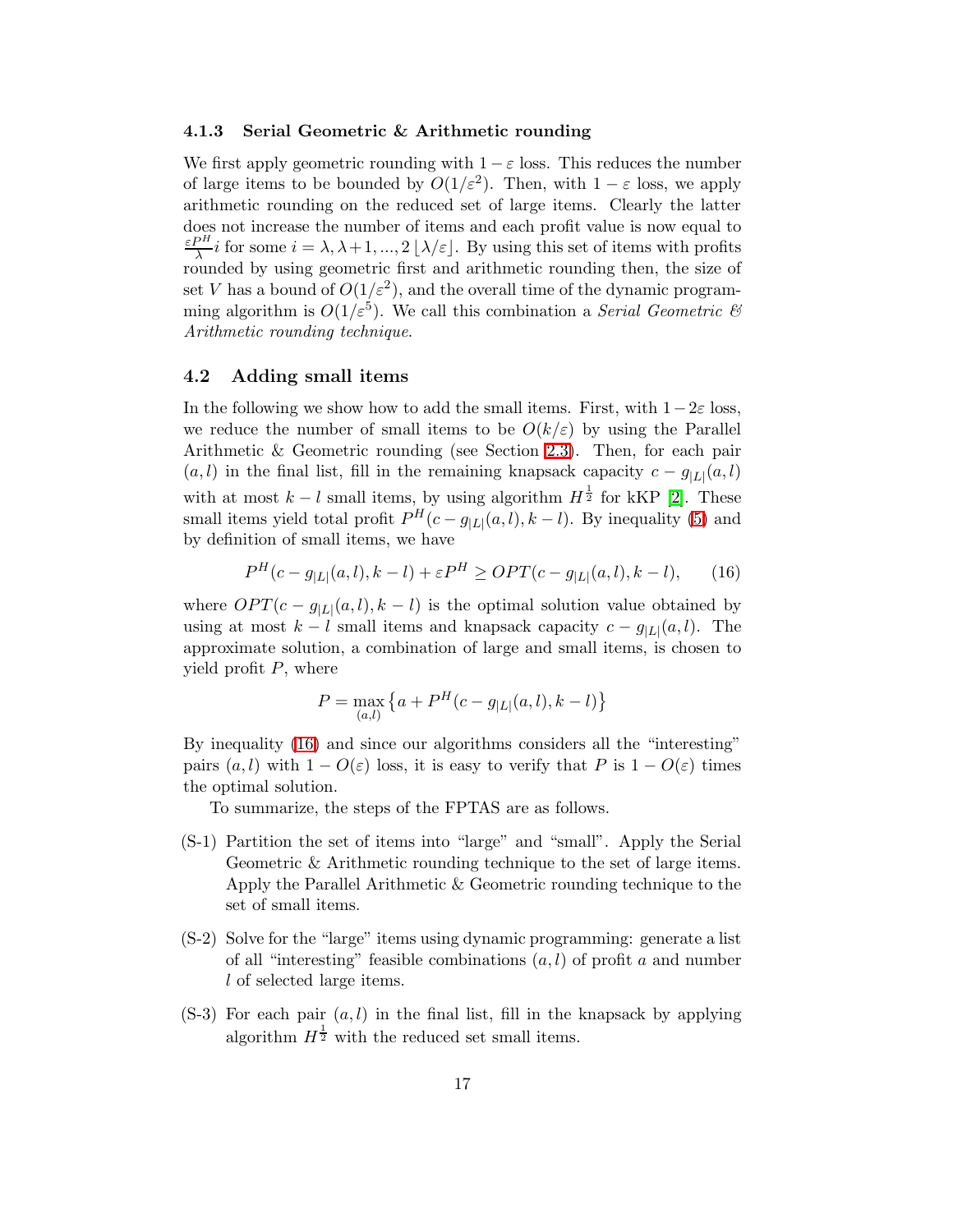(S-4) Return the best found solution.

Step (S-1) can be performed in  $O(n)$  time. Step (S-2) takes  $O(1/\varepsilon^5)$ time. Algorithm  $H^{\frac{1}{2}}$  applied to the reduced set of small items runs in  $O(k/\varepsilon)$  time [\[2\]](#page-17-0). In step (S-3) the algorithm considers  $O(1/\varepsilon^3)$  pairs, for each one performing operations that require  $O(k/\varepsilon)$  time. It follows that the overall running time of the algorithm is  $O(n + k/\varepsilon^4 + 1/\varepsilon^5)$ . The space complexity has a bound of  $O(n + 1/\varepsilon^4)$ , since the space required by the dynamic programming is  $O(\lambda^2 \beta)$  where  $\lambda = O(1/\varepsilon)$  and  $\beta = O(1/\varepsilon^2)$ .

Theorem 9 There is a fully polynomial time approximation scheme for the k-item knapsack problem requiring  $O(n + k/\varepsilon^4 + 1/\varepsilon^5)$  time and  $O(n + 1/\varepsilon^4)$ space.

Acknowledgments. Thanks are due to Klaus Jansen for introducing us to the k-item Knapsack Problem. We are grateful to the referees who pointed out some mistakes in the early version of this paper.

### <span id="page-17-5"></span>References

- <span id="page-17-0"></span>[1] M. Blum, R. W. Floyd, V. Pratt, R. Rivest, and R. Tarjan. Time bounds for selection. Journal of Computer and System Sciences, 7:448–461, 1973.
- [2] A. Caprara, H. Kellerer, U. Pferschy, and D. Pisinger. Approximation algorithms for knapsack problems with cardinality constraints. European Journal of Operational Research, 123:333–345, 2000.
- <span id="page-17-4"></span><span id="page-17-3"></span>[3] T. H. Cormen, C. E. Leiserson, and R. L. Rivest. *Introduction to algo*rithms. MIT Press and McGraw-Hill Book Company, 6th edition, 1992.
- <span id="page-17-6"></span>[4] D. Hochbaum, editor. Approximation Algorithms for NP-hard Problems. ITP, 1995.
- [5] M. Hutter. The fastest and shortest algorithm for all well-defined problems. International Journal of Foundations of Computer Science, 13(3):431–443, 2002.
- <span id="page-17-1"></span>[6] O. H. Ibarra and C. E. Kim. Fast approximation algorithms for the knapsack and sum of subset problems. J. Assoc. Comput. Mach., 22:463– 468, 1975.
- <span id="page-17-2"></span>[7] H. Kellerer and U. Pferschy. A new fully polynomial approximation scheme for the knapsack problem. APPROX'98, LNCS 1444:123–134, 1998.